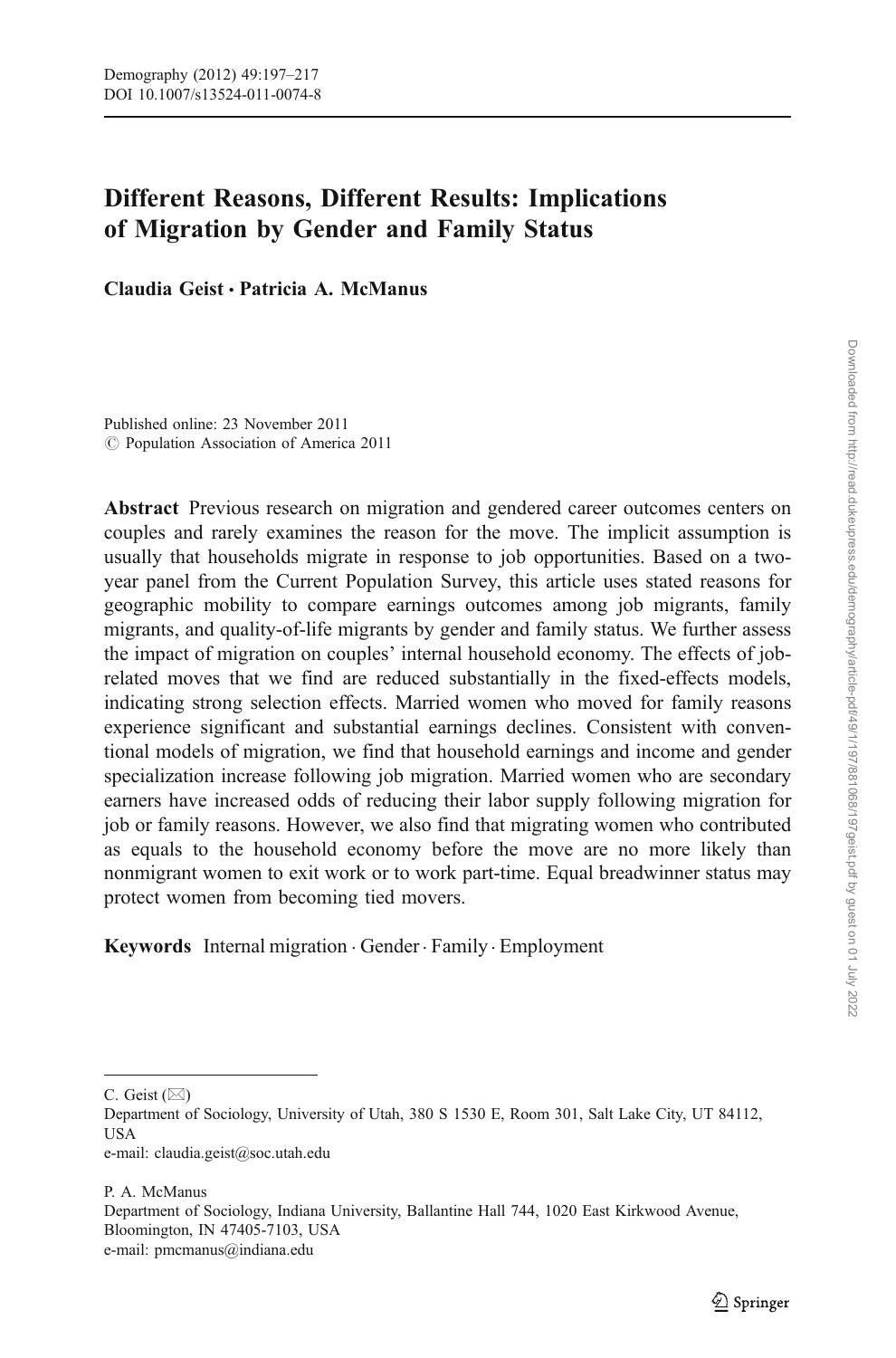# Introduction

In popular and academic discourse, people are presumed to move in search of a better life, and a primary motivation is economic well-being. A recurrent theme in the large literature that examines the relationship between geographical mobility and economic well-being is the gender gap in labor market outcomes following household mobility. Conventional models of household migration center on the relative economic gains of moving from one labor market to another. All else equal, households are presumed to migrate if household income will be higher in the new locality than if no move took place. When the labor market advantages of mobility accrue primarily to one partner (most often the husband), the other partner (most often the wife) is considered a "tied mover." For the tied mover, the household gains from migration may come at the expense of her own career.

One problem with the existing literature on gender differences in returns to mobility is that the motivation underlying the move is not generally known, so researchers are forced to make assumptions. In the prime working-age population, moves across labor markets are often presumed to be motivated by financial considerations with the goal of upward social mobility. Of course, migration decisions can also be based on family proximity, housing needs, or other factors, such as quality of life. Without taking actual mobility motivations into account, claims about differential investments in husbands' and wives' careers may be overstated. Moreover, migration studies that rely solely on evidence from married couples cannot distinguish between marital status effects and gender effects. By jointly considering mobility outcomes by gender and marital status, we are able to pinpoint more clearly the extent to which the impact of migration is gendered, depends on family status, or is shaped by both gender and family status.

In our article, we address three sets of questions: (1) Why do people move, and how does the reason for geographic mobility vary by gender and family status? (2) How do the outcomes of migration vary by reason for move, gender, and family status? (3) In married-couple households, to what extent do "tied-mover" effects vary depending on the reason for migration and women's income contribution prior to the move? To address these questions, we use the Current Population Survey to investigate the immediate career impact of migration among working-age men and women in the United States. We distinguish between moves motivated by job changes, family reasons, and quality of life and other reasons.

# Previous Research on Migration, Mobility Motivations, and the Role of Gender

The U.S. Census Bureau defines migration as a move across county borders, while moves within counties are referred to as residential mobility (Shachter et al. [2003\)](#page-20-0). In this context, migration is viewed as an investment in future income streams (Sjaastad [1962\)](#page-20-0), or more generally as the outcome of individual and household assessments of the costs and benefits of leaving one community for another in the pursuit of upward social mobility (Blau and Duncan [1967;](#page-19-0) Davis and Moore [1945](#page-20-0)) through moving. Broader theoretical models in the rational choice tradition allow for an expanded set of mobility motivations. For example, a strong preference for a Downloaded from http://read.dukeupress.edu/demography/article-pdf/49/1/197/881068/197geist.pdf by guest on 01 July 2022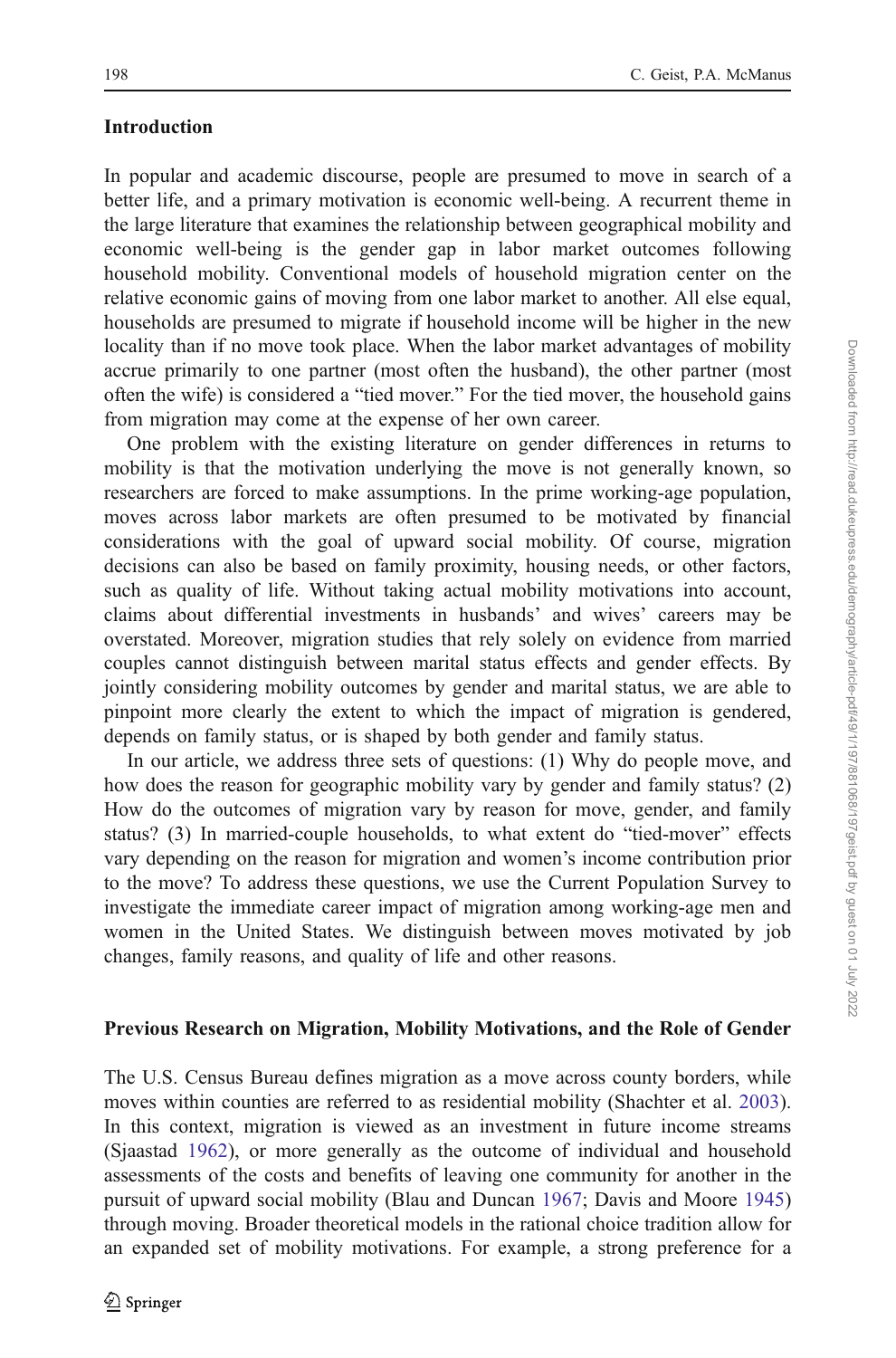specific area (because of climate, social networks, or other nonmonetary incentives) may trump the pecuniary costs of the move. However, because preferences are extremely difficult to measure, these considerations are rarely implemented in empirical research.

In contrast with the economic approach, the classic life-cycle model of residential mobility views moves as a response to life-course events (Clark and Withers [2002;](#page-19-0) Rossi [1955\)](#page-20-0). Of course, these categories correspond imperfectly to actual distance moved, and even "local" moves may result in a different geographical labor market.

However, few U.S. studies relate mobility outcomes to actual reports of the reason for the move. Empirical research on migration generally relies on the assumption that long-distance household moves are motivated by economic gain. Nevertheless, evidence in the United States confirms that "most local moves, and not a trivial number of long-distance moves, occur for reasons other than labor market gains" (Clark and Withers [2002:](#page-19-0)943). Families might move in search of better housing or safer schools, renters may prefer to buy, or couples might prefer a location that provides career opportunities for both partners over a move that might enhance the husband's career at the expense of the wife's career. From the perspective of the neoclassical economic model, we would expect married couples to migrate when the change in the net present value of the sum of partner's lifetime earnings exceeds the costs, both pecuniary and nonpecuniary. Moves for family reasons or quality-of-life reasons might be expected to result in lower household earnings gains than moves for job-related reasons. However, the question remains as to how the costs and benefits are distributed in the household.

Following Becker's ([1973,](#page-19-0) [1974\)](#page-19-0) extension of human capital theory to the economic analysis of marriage, Mincer ([1978\)](#page-20-0) proposed a human capital model of family migration. In the Mincer model, married couples allocate household labor to paid or unpaid work in order to maximize the total benefit to the household, and each migration decision is based on potential economic opportunities and costs to the entire household, rather than the potential gain of any individual member. As a consequence, migration can result in one partner experiencing upward mobility while the other partner—a tied mover—experiences a career loss. Likewise, a "tied stayer" will forgo a move whenever the individual career gain from migration is fully offset by a career loss to the other partner, resulting in no overall financial gain for the household from a potential move (Clark and Withers [2002;](#page-19-0) Mincer [1978\)](#page-20-0). Although either partner can be a follower in the migration decision, men are seen as likely to invest more heavily in their careers, while women are thought to have a comparative advantage in domestic labor. Consequently, when couples move, women are presumed to be the tied movers.

Empirical evidence to date is largely consistent with this gendered model of tiedmover theory. For married men, migration is generally associated with increased employment prospects, higher wage growth, and higher occupational status (Duncan and Perrucci [1976;](#page-20-0) Greenwood [1975\)](#page-20-0). Evidence strongly suggests that migration increases household specialization and gender inequality by helping the career trajectories of men and hindering the careers of women. Studies have shown that among married women, migration results in stalled careers, slower wage growth, increased risk of employment exit, and underemployment (Boyle et al. [2003;](#page-19-0) Lichter [1982;](#page-20-0) Long [1974;](#page-20-0) Markham et al. [1983](#page-20-0); Maxwell [1988](#page-20-0); Morrison and Lichter [1988\)](#page-20-0).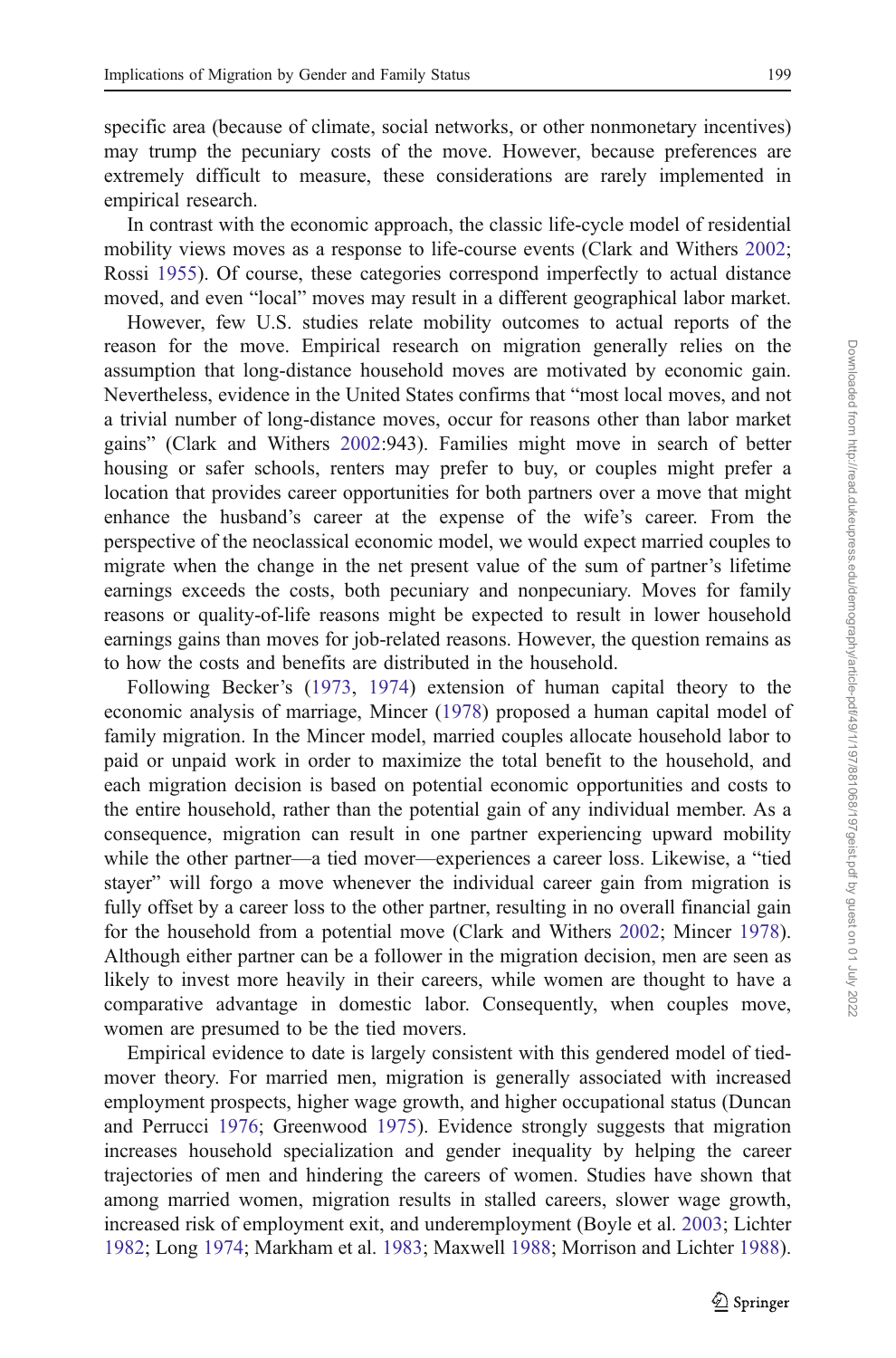For previous generations, the gender gap in migration outcomes is unsurprising, and women's greater willingness to follow a partner who took a new job in another city has been well demonstrated (Baldridge et al. [2006;](#page-19-0) Bielby and Bielby [1992;](#page-19-0) Shihadeh [1991](#page-20-0)). Higher rates of overeducation among employed women in smaller labor markets (Büchel [2000;](#page-19-0) Büchel and van Ham [2003](#page-19-0)) are evidence that even today, women are much more likely than men to be tied movers. Cooke's [\(2003](#page-20-0)) study of dual-earner family migrants found earnings growth among husbands and stagnant earnings for wives; even among wives with greater initial earnings potential than their husbands, their husband's income increased and their own income remained stagnant.

In one recent study, however, Cooke and Speirs [\(2005](#page-20-0)) showed that men as well as women can be tied movers, and that being a tied mover has a negative impact on labor market status, both for men and women. While husbands' occupations have a greater impact on migration decisions than wives' occupations (McKinnish [2008\)](#page-20-0), there is some evidence that a wife's economic position does factor into the mobility decision (Bird and Bird [1985;](#page-19-0) McKinnish [2008\)](#page-20-0). McKinnish [\(2008](#page-20-0)) found that highly educated women with less-educated partners have somewhat resilient careers: the negative effect of husbands' mobility on wives' earnings does not apply to couples in which the wife is college educated but her husband is not.

Much of the research on women's mobility has focused on their status as tied movers within a couple. Theory predicts that in the absence of family ties and responsibilities, single women's mobility behavior and mobility outcomes should be comparable to that of their male counterparts. However, previous research has not addressed gender differences among singles, comparing women's outcomes within marriage with women's outcomes before or after marriage. When comparing the income of single and married movers, the gains to married movers may be lower because they are thought to maximize the household gains, and not necessarily their own gains. When evaluating the overall gains, married individuals—even if they do not remain tied stayers but actually moved—may experience family migration as a process of compromise. Single parents are another group that has been undertheorized by tied-mover theory. They are "tied" not by a partner but by considerations of child well-being and by the support they may receive from a network of extended family and friends that cannot be easily replaced after a move.

# The Present Study

In our study, we seek to address some of the limitations of the existing literature. We focus on the underlying reason for move as well as the variation of the outcomes of migration by reason for move, and we provide a more detailed analysis of women as tied movers. First, we examine individual mobility behavior, focusing on group differences in migration rates and motivations for moving by family status and gender.

Second, we test whether the returns of migration vary by type of move, and we specifically examine differences in the migration returns by family status and gender. Tied-mover theory assumes that the mobility decisions of single individuals can be seamlessly extended to the mobility decisions of households, yet previous research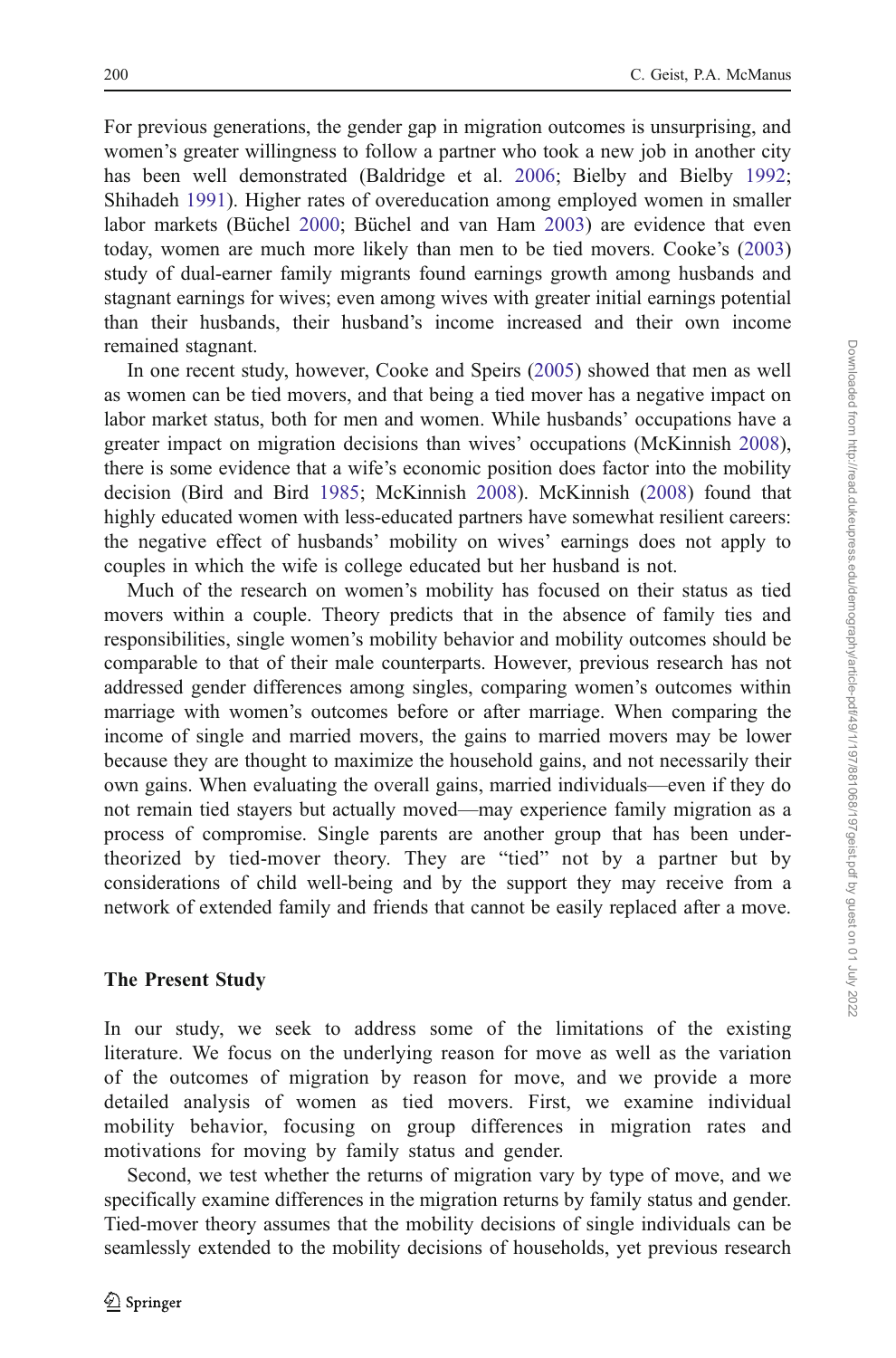has not compared the mobility outcomes of singles with the mobility outcomes of men and women in couples. We can examine whether singles are more likely than couples to focus on labor market outcomes in mobility decisions and the extent to which singles benefit the most from moving.

Third, tied-mover theory implies that the household benefits of the move come at the expense of increasing gender specialization in the household, and previous research has focused on the career gains for men and career losses for women. Within marriage, the presumption of traditionally gendered labor market specialization may often be misplaced: women contribute substantially to the household income of married couples. In our sample of U.S. dual wage earners during the first five years of this century, married women contributed, on average, more than onethird of the household labor income. Families may be less willing to move for one partner's career than was previously thought, and contemporary families may be more likely than ever before to move for the advancement of the wife's career. Given these changes, it is crucial to investigate not only the average outcomes for individuals and couples who move but also the extent to which families exhibit diversity in these outcomes. By examining household income streams and labor supply prior to and after the move, we are able to shed light on the impact of different types of moves on the internal household economy.

#### Data

We use data from the 1999–2005 March Basic Files and the Annual Social and Economic Supplement (referred to as ASEC, and formerly known as the Annual Demographic Survey/March Supplement) of the Current Population Survey, a key source of information about residential mobility and migration in the United States. These data are merged with harmonized variables taken from the Integrated Public Use Microdata Series: CPS (IPUMS-CPS) data available from the Minnesota Population Center (King et al. [2004](#page-20-0)). The CPS is a monthly survey of residential addresses in the United States designed around a 4-8-4 sampling rotation, with eight rotation groups designated by their "month in sample." Each sample residence is in the survey for four consecutive months, out for eight months, and finally back in for four consecutive months. We select observations from the first four rotation groups to produce a pooled cross-sectional file for 1999–2004. We then created a two-year panel data set by matching households and individuals to ASEC data collected in March of the following year: that is,  $2000-2005$ .<sup>1</sup>

## Cross-Sectional and Longitudinal Matched Sample

Because our primary interest is in the social mobility consequences of moving for working-age individuals and families, we limit the analysis to householders and their

 $\overline{1}$  A "month-in-sample" variable ranging from 1 to 8 identifies the household's rotation in the sample. Households participating in the March survey during their first four months in sample are also scheduled for participation in the following March survey.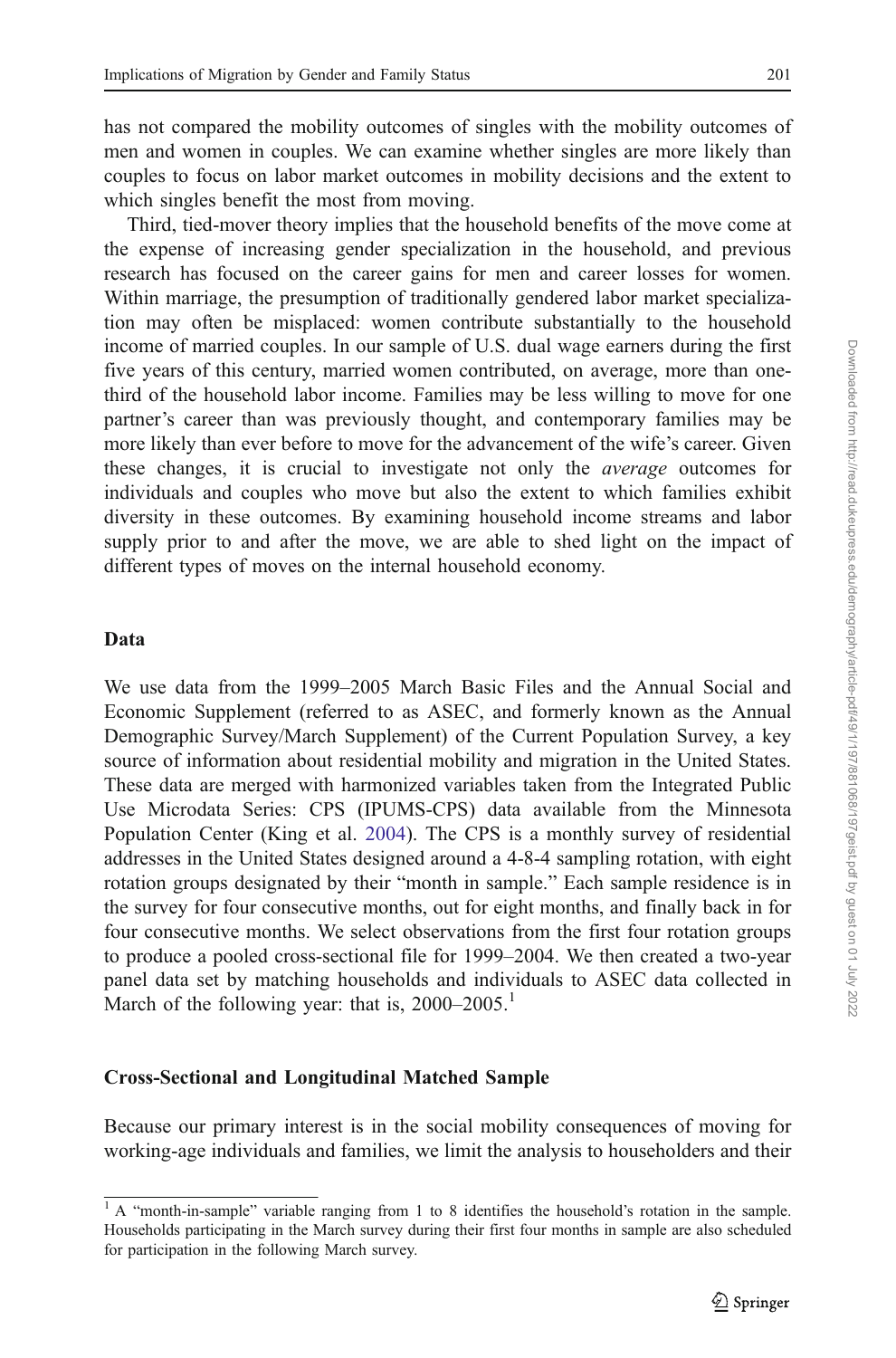partners aged 20–55 at the time of the move. We exclude individuals who moved from outside the United States in the previous year; individuals who were retired, disabled, or in the military; or those younger than 25 who were in school full-time. We also exclude the partners of these individuals, and any individuals who moved to attend or leave college. We include only the first four March rotation groups in each survey year, which eliminates overlap in our pooled cross-section file. The resulting cross-sectional geographical mobility sample includes observations for more than 110,000 households. $2$ 

To gain a wider window on the social mobility consequences of residential mobility, we produced a two-year panel data set of individuals and married couples with labor income in both years. The panel file was created using the subset of respondents in the pooled cross-section file who could be matched by linking information from their first March interview at time  $t$  to their second March interview a year later (at time  $t + 1$ ).<sup>3</sup> Matching individuals across survey years in the CPS is difficult for several reasons. First, the CPS is a survey or residences, not a survey of individuals; individuals who move from the residence are lost to the survey. Second, the household identifiers available in the CPS public-release files throughout much of the period covered by the data are not unique, even when combined with geographic identifiers, so care must be taken to avoid duplicate or mismatched records. Effective match techniques must combine household-level information with identifiers and survey responses at the person level. The response variables, including gender, ethnicity, age, and education, are less reliable and more prone to measurement error than other identifiers. Finally, as in all longitudinal panel surveys, respondents may exit the sample because of death, illness, disability, or refusal to participate in subsequent rounds of interviews. We devised a more effective variant of the matching procedure proposed by Madrian and Lefgren [\(2000](#page-20-0)) for the 1999–2002 base years. Beginning with the 2003 survey year, the March ASEC files include an individual-level identifier that, although not unique, greatly facilitated the match process. We used a restrictive decision-rule that accepted the match only if (a) there was a perfect fit for all survey and geographic identifiers, sex, and race; (b) immigrant status (but not necessarily year of arrival) matched in both periods; (c) education was the same or one level higher in the second period as compared with the first period; and (d) age in the second period was the same or up to two years older compared with age in the first period. The match algorithm resulted in person-match rates of 75% in 1999 and 2000, and 55%– 60% in the expanded samples for 2001–2004. The first set of numbers is high relative to previously reported match rates, reflecting the relatively narrow sample that is being matched; we have not seen any reports of match rates using the expanded samples. Our underlying population in the panel analyses includes both nonmovers and individuals who remain in the same residence for 12–24 months following a move.

Downloaded from http://read.dukeupress.edu/demography/article-pdf49/1/197/881088/197geist.pdf by guest on 01 July 2022 Downloaded from http://read.dukeupress.edu/demography/article-pdf/49/1/197/881068/197geist.pdf by guest on 01 July 2022

 $2$  Expansion of the sampling frame in 2001 increased our sample sizes from roughly 15,000 in 1999–2001 to roughly 22,000 households in 2002, 2003, and 2004.

<sup>&</sup>lt;sup>3</sup> We are indebted to Donna E. Leicach of the Minnesota Population Center for her generous assistance with the IPUMS data and for providing supplemental information to facilitate the matching process.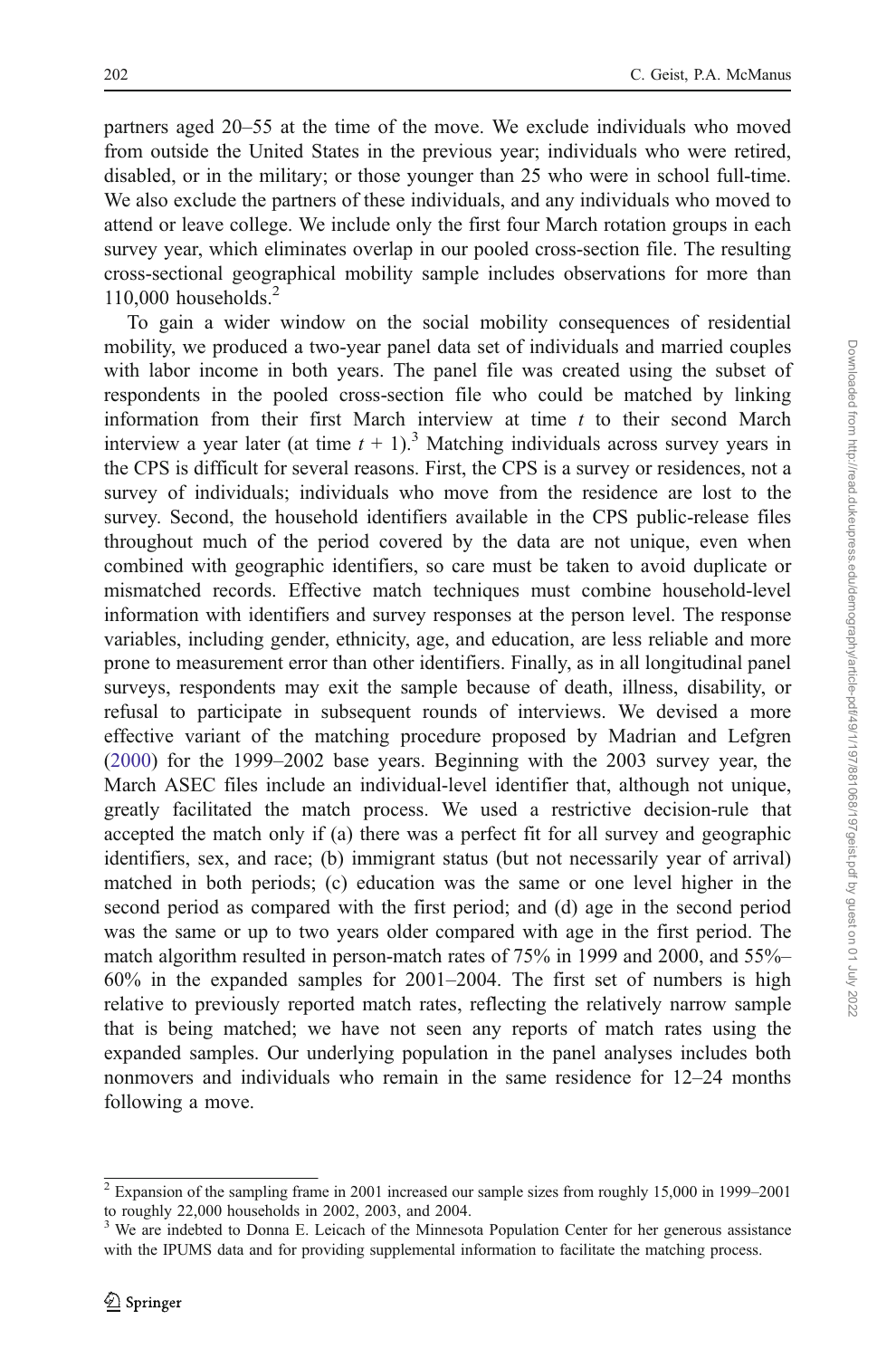# Downloaded from http://read.dukeupress.edu/demography/article-pdf/49/1/197/881068/197geist.pdf by guest on 01 July 2022 Downloaded from http://read.dukeupress.edu/demography/article-pdf/49/1/197/881068/197geist.pdf by guest on 01 July 2022

# Measures of Geographic Mobility

Mobility is measured at the time of the initial survey at time  $t$  using reports of household residents who moved to the sample address during the 12-month period prior to the survey. All respondents are asked whether any household member (over the age of 1) lived in a different house or apartment in March of the calendar year preceding the survey. If a move took place, the respondent is probed for the reason why the move took place. Each household member who moved is then coded with one reason for moving, beginning with the householder. Other members of the household who moved with the householder are assigned the same reason for moving as that reported by the householder. Although there may be some problems with the fact that reason for the move is reported after the fact, we do not suspect that post-move outcomes motivate respondents to misstate their original reason for move. Respondents are asked to choose from 17 response categories. We collapsed these categories into three groups: *job-change reasons* can be motivated by "new job or job transfer" and "to look for work, or lost job." Although both reasons represent labor market responses, the first corresponds to positive opportunities in the destination labor market ("job pull"), and the second corresponds to poor opportunities in the origin labor market ("job push"). Family reasons include "change in marital status" and "other family reason." We categorized the remaining reasons as quality-of-life and other reasons: "to be closer to work/easier commute," "wanted new or better house/apartment," "wanted better neighborhood/less crime," "wanted cheaper housing," "other housing reason," and "change of climate," "to establish own home," "retired," "other job-related reason," "health reasons," and "other reasons." Our definition of migration follows the established convention of including moves across county lines.

# Other Key Measures

We investigate variation in reasons for moving, labor market outcomes, and material well-being following a move by gender and by *family status*. We ascertain individual family status at the time of the interview, and this status may be different than at the time of the move. Individuals are assigned one of the following family statuses: married with children, married without children, cohabiting without children (including cohabitants living with partner's children), single parents (including cohabiting parents), or single. In our analysis of dual-career mobility, we limit the analysis to married couples who were living together (whether married or not) prior to the observation period.

Labor market outcomes following a move are measured using matched samples. This measure is calculated twice for each respondent in the match file, as are all economic measures. The initial measure, constructed from reports in March of year  $t$ , encompasses the pre-move period, and the measure is again constructed from reports in March of year  $t + 1$ , which encompasses the post-move period. The earnings measures are calculated from respondents' reports of total annual wage and salary earnings in the previous calendar year. For self-employed workers, wage and salary income may be zero, or it may be a small component of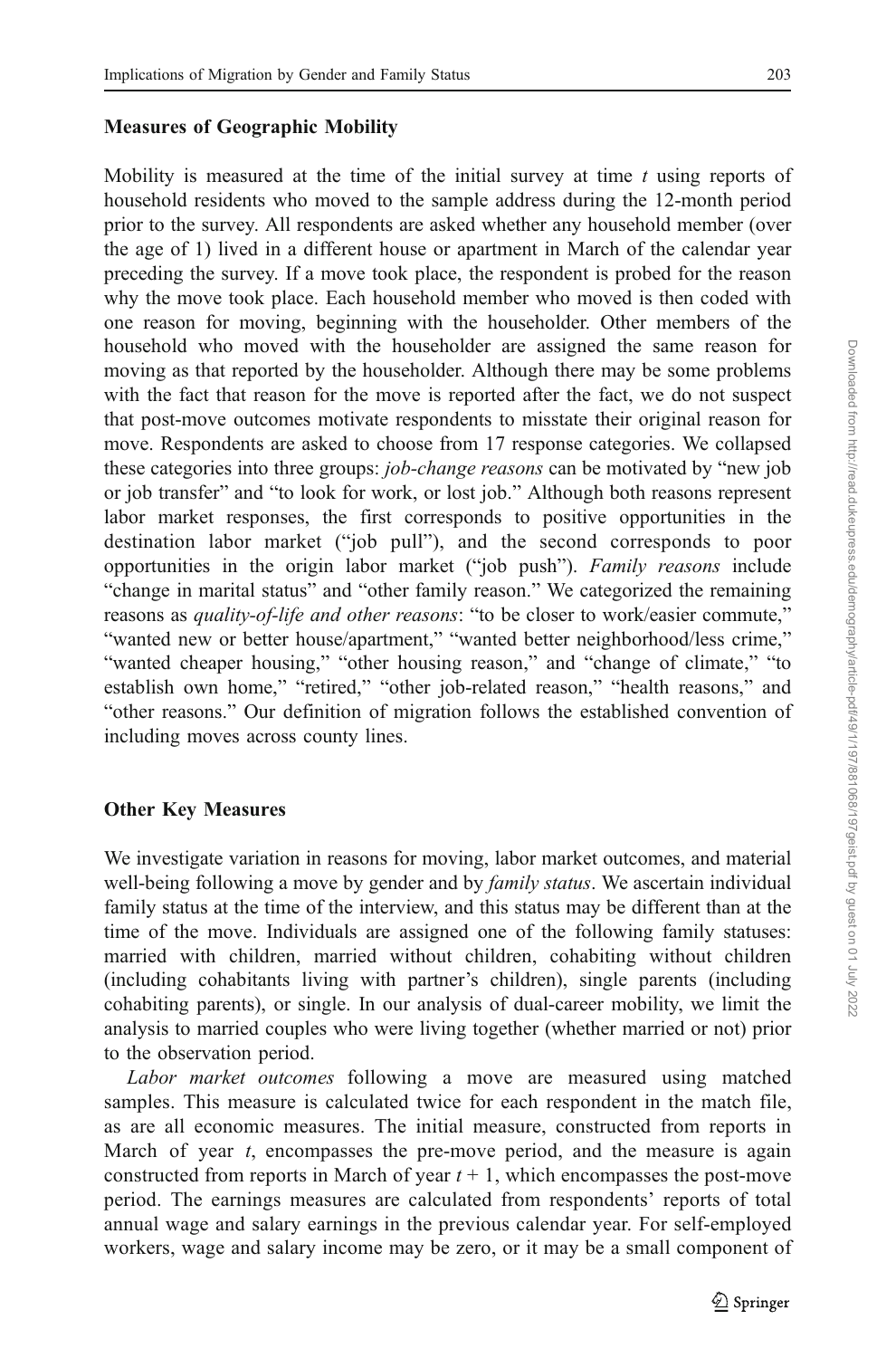their annual income from work, so we use the larger of these two as well as a second measure of the total income from the longest job held during the previous calendar year. The annual measure of job earnings is then divided by the number of weeks worked to produce a measure of average weekly earnings, with a floor set at \$1 per week.

Our measures of labor market outcomes following a move are not ideal; because of the design of the ASEC, annual income is reported for the period beginning January and ending December of the calendar year prior to the March survey in which the income is reported. The 12-month reporting period for moves is slightly later because respondents report moves that occurred since March of the previous year through the March date of the survey. This implies that respondents will report between 3 and 12 months of pre-mobility income in year  $t$ , and between 9 and 12 months of post-mobility income in year  $t + 1$ . As a result, our measures of the impact of mobility on earnings are imperfect, but they will capture differences between pre-mobility and post-mobility earnings.

We use two measures of *household-level material well-being* in marriedcouple households. The first is a measure of total labor market earnings, produced by summing the annual earnings reported by each spouse. Our second measure is based on total household income from all sources, including wages and salaries; income from farms, business, and rent; government transfers; and private transfers, such as child support, alimony, and financial support from friends and relatives. We create a household equivalent income measure by deflating total household income by the square root of family size to capture household standard of living in each period (OECD [2008\)](#page-20-0). This measure adjusts for household needs and economies of scale by implying that a two-person household requires approximately 1.4 times the income of a one-person household to enjoy an equivalent standard of living, and a four-person household would require twice the income of a single person household to enjoy that same standard of living.

We rely on two simple measures of *household specialization* to assess the impact of geographical mobility on the gender division of labor in married-couple families. The first measure, wife's share of labor supply, captures the gender balance of the couple's labor supply. It is calculated by using retrospective reports on weeks worked in the previous calendar year and usual work hours during the weeks worked, capped at 70 hours per week. The product of these variables yields a measure of annual labor supply in the previous year, and wife's share is constructed as the ratio of wife's annual hours to the sum of each partner's total work hours. The second measure of household specialization, wife's share of earnings, is an earnings specialization measure calculated analogously to the labor supply specialization measure. It is the ratio of wife's total previous-year earnings and the sum of each partner's earnings.

The specialization measures, like the household income measures, are calculated for each of two consecutive years for all couples in the match file. This allows us to compare the outcomes of mobility for couples with conventional levels of gender specialization in the initial period to outcomes for couples with a relatively equal division of paid work and earnings. We use 40% as the threshold level for wife's share of hours and earnings in a conventional household division of labor, and we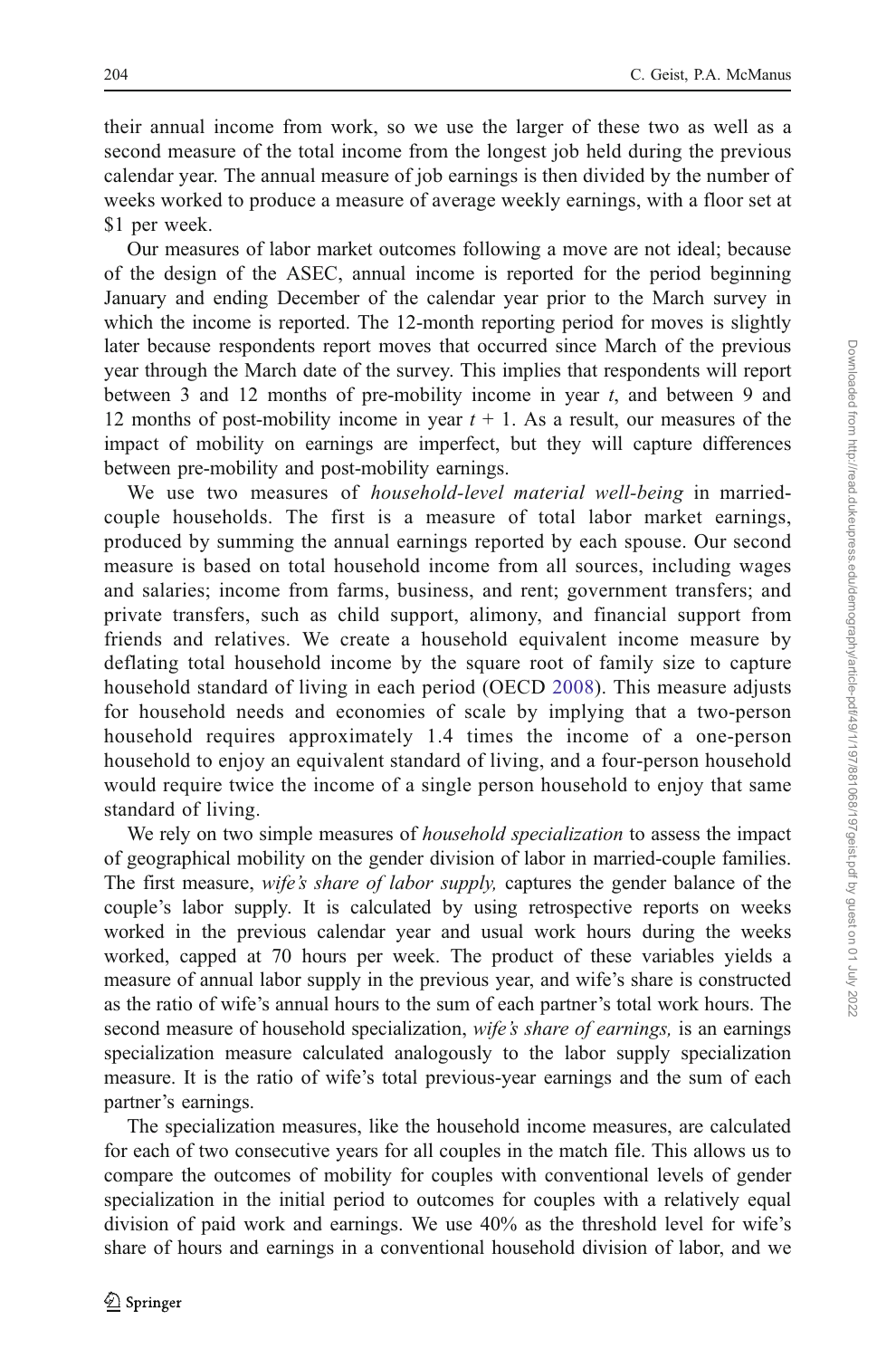categorize couples as egalitarian if the wife's share of hours and earnings is between 40% and 60% in time  $t^4$ .

The individual earnings models use a human capital specification with covariates for years of schooling, a second-order polynomial for imputed potential labor market experience, and an indicator for the implied schoolleaving age to capture nonlinearities in the effect of education. Additional controls include indicators for race, ethnicity, and immigration status, as well as indicators for the year of the initial survey.

## Analytic Strategy

Our analysis proceeds in three stages. We begin with an analysis of the reasons why people move. We use the pooled cross-sectional data to investigate the relationship between family status and motivation for geographical mobility, and we test for gender differences in reasons for the move among single men and women. In a second step, we use regression models on a matched sample of workers with labor income in both years to analyze the impact of geographical mobility on earnings for individual movers. In a final step, we investigate the impact of mobility on household income and gender specialization within married couples.

Conventional techniques for estimating the impact of residential moves on labor force outcomes may be biased for several reasons. First, it is well known in the migration literature that individuals who migrate may possess unobserved characteristics that make them more likely to move. If these unobserved traits are also correlated with labor market outcomes, such as earnings, ordinary least squares (OLS) estimates of the relationship between moving and earnings will be biased. Couples may also have unobserved characteristics that make them more or less prone to gender specialization, and these preferences for specialization may influence the decision to move. Fixed-effects estimation using panel data provides one solution for the problem of unobserved heterogeneity. Assuming that the unobserved characteristics and their effect on the outcome of interest are time invariant, fixed-effects estimation will produce unbiased estimates of the effect of mobility on earnings. One concern with fixed-effects estimation is that the reduction in bias achieved by the fixed-effects estimator might be offset by an exacerbation of bias due to measurement error, but our mobility measure should be subject to measurement error only in the first period because respondents reside at the same address at both interviews. We produce fixed-effects estimates for all results using the matched panel data. A second source of bias can occur because of the high rates of household turnover and the unequal probability of sample retention in the matched data. We addressed sample attrition by constructing longitudinal weights, using a series of probit analyses for the probability of a person match, estimated separately for each gender-year combination in the data. These estimates were used

<sup>&</sup>lt;sup>4</sup> Married couples with wives who contribute 60% or more to household earnings and paid work hours are a small and heterogeneous group. Most of these households include a husband who is long-term unemployed or temporarily or permanently out of the workforce, many are self-employed, some are households with high nonlabor income, and some are households with two full-time wage and salary earners.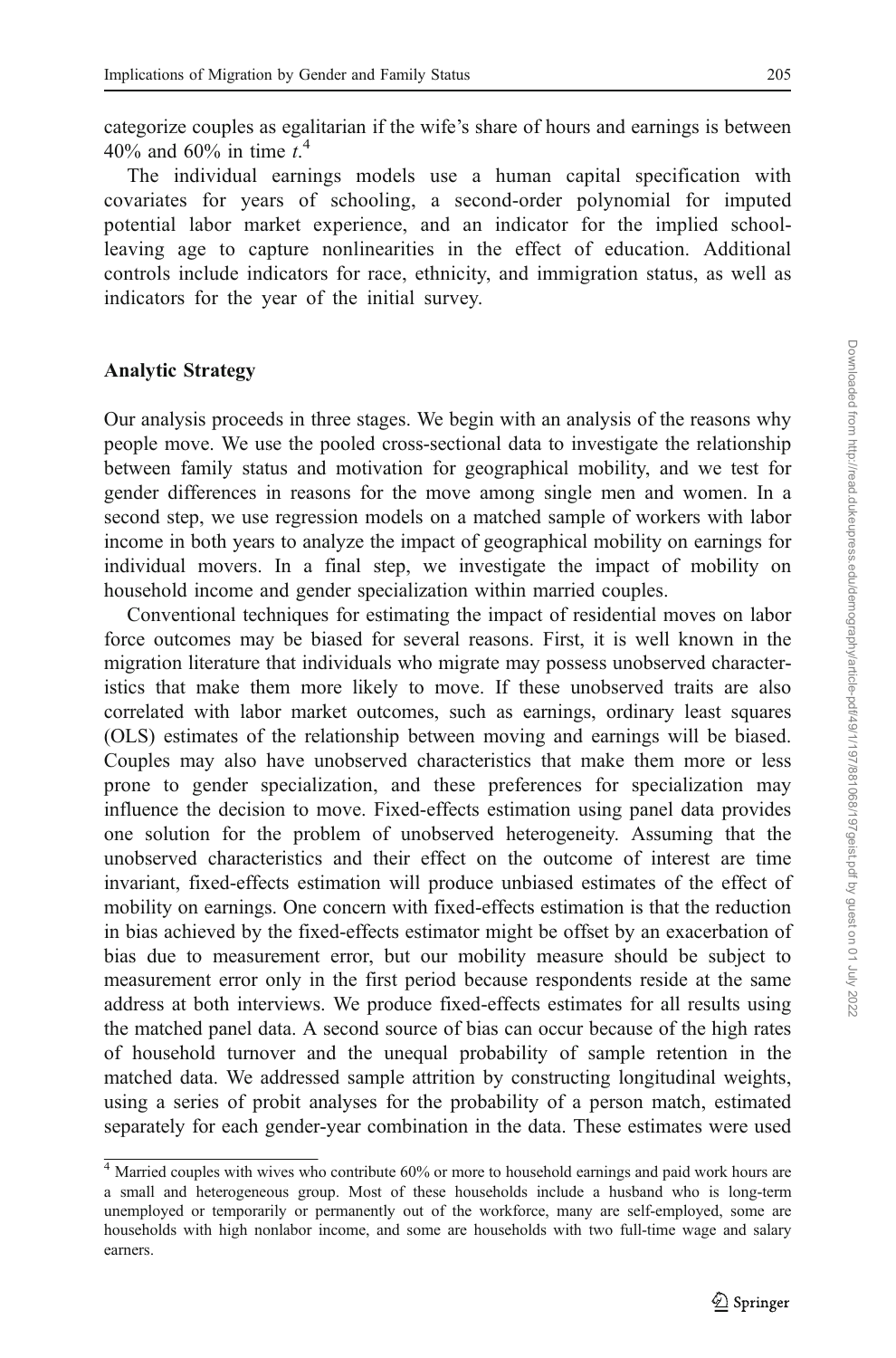to generate predicted probabilities of sample retention. We then adjusted the basic CPS weights assigned by the Census Bureau, multiplying each basic weight by the inverse of the predicted probability of sample retention. All pooled cross-sectional analyses are weighted by using basic CPS weights, and all analyses of the matched sample use longitudinal weights.

# **Results**

Geographic Mobility Behavior and Motivation by Family Status and Gender

Table [1](#page-10-0) sets the groundwork for the multivariate analyses that follow by comparing geographical mobility behavior among women, men, and couples. The top panel shows that cohabitants have the highest mobility rates, a reflection of the volatility of cohabiting unions. (In a separate examination, we found that one in three cohabiting couples report different migration histories for each partner during the previous year.) Married individuals are the least geographically mobile, especially married couples with children. Single women and single men are about equally likely to have moved. Overall, the strongest evidence for gender differences in migration is that single parents (who are predominantly female) are significantly less likely than singles and cohabitants to have migrated.<sup>5</sup>

The middle panel of Table [1](#page-10-0) classifies respondents who migrated during the previous year by their current family status and the primary motivation for the move. Quality-of-life factors account for about one-half of all moves regardless of family status, and job changes account for more moves than family reasons for every group except single parents. Single men and women are less likely than married individuals, cohabitants, or single parents to have moved for family reasons. Single parents and cohabitants are significantly more likely than others to have migrated for family reasons, and significantly less likely than others to be job migrants.

Single women are slightly less likely than single men to cite a job change as the primary reason for their move, but this difference is not statistically significant. On balance, single women, single men, and married migrants have comparable odds of having moved in response to a job change. This is especially true in the case of a new job offer or a transfer, as shown in the bottom panel of Table [1](#page-10-0). In contrast, cohabitants and especially single parents are significantly less likely to have migrated for new employment opportunities during the past year.

Migration and Individual Labor Market Outcomes

Are the geographically mobile also upwardly mobile? Overall, the evidence is mixed. Table [2](#page-11-0) presents estimates of the pay differential between migrants and nonmigrants in the year following the move, using human capital regressions on the natural logarithm of weekly earnings. These descriptive results from cross-sectional

 $\overline{s}$  Because men make up a fairly small proportion of single parents and often experience single parenthood differently than single women, the real-life implications of single parenthood are mostly experienced by women.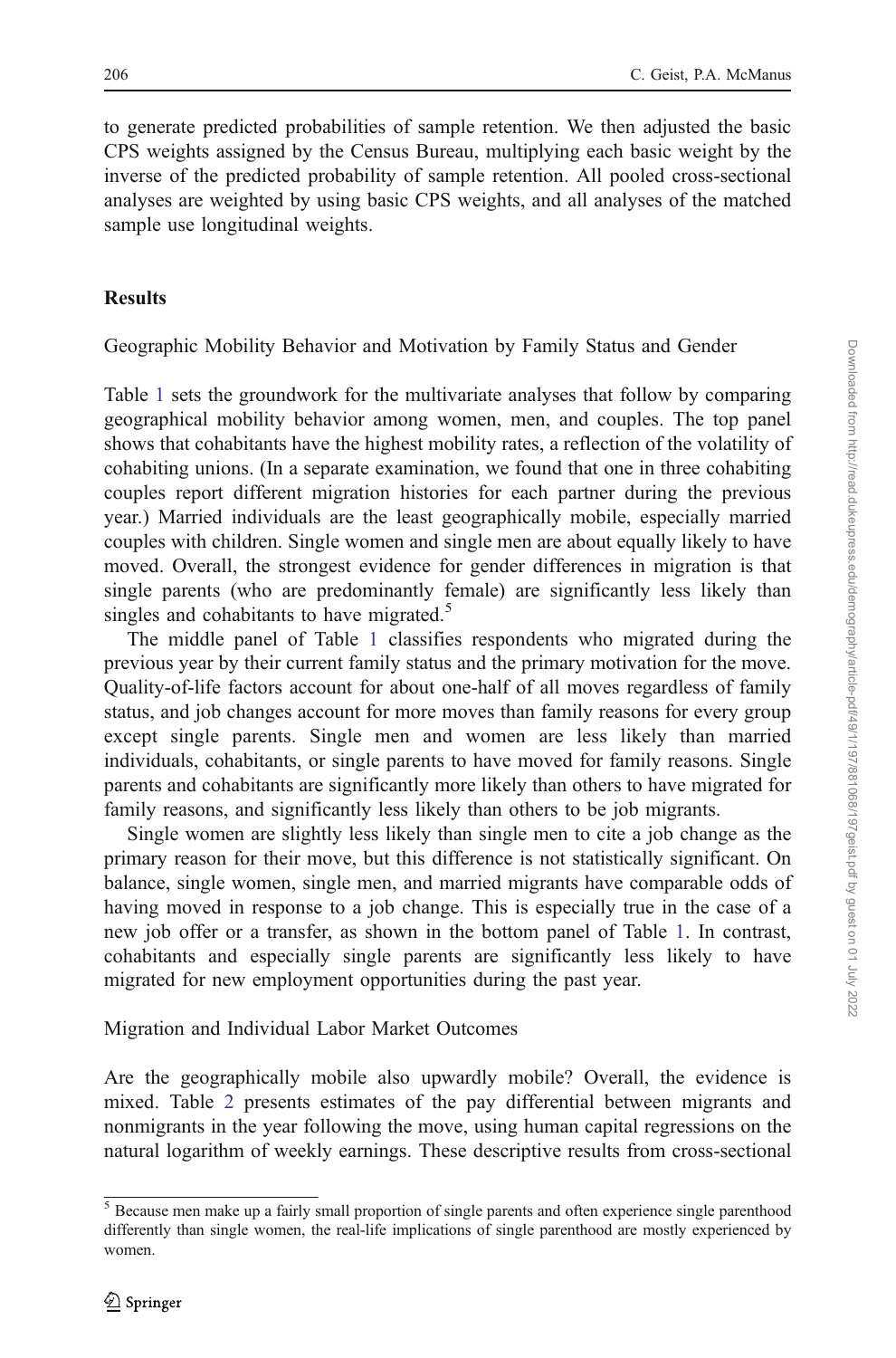|                                        | Single<br>Men | Single<br>Women | Cohabitants | Single<br>Parents | Married, No<br>Children $\leq 18$ | Married,<br>Children |  |  |
|----------------------------------------|---------------|-----------------|-------------|-------------------|-----------------------------------|----------------------|--|--|
| Migrants vs. Stayers                   |               |                 |             |                   |                                   |                      |  |  |
| Stayers <sup>a</sup>                   | 90.4          | 90.4            | 87.6        | 92.4              | 94.5                              | 94.7                 |  |  |
| Migrants <sup>b</sup>                  | 9.6           | 9.1             | 12.4        | 7.6               | 5.6                               | 5.3                  |  |  |
| Number of observations                 | 15,109        | 12,027          | 7,873       | 18,941            | 40,963                            | 83,813               |  |  |
| Odds ratio for migration <sup>c</sup>  | 1.00          | 0.94            | $1.33**$    | $0.78**$          | $0.55**$                          | $0.52**$             |  |  |
| Reason for Migration, Migrants Only    |               |                 |             |                   |                                   |                      |  |  |
| Job change                             | 33.0          | 29.4            | 24.4        | 15.0              | 29.3                              | 34.1                 |  |  |
| Family                                 | 14.3          | 13.4            | 23.5        | 30.0              | 19.4                              | 15.7                 |  |  |
| Quality of life and other              | 52.8          | 57.2            | 52.1        | 55.0              | 51.3                              | 50.2                 |  |  |
| Number of observations                 | 1,364         | 994             | 895         | 1,306             | 2,115                             | 3,884                |  |  |
| Odds ratio for job change <sup>c</sup> | 1.00          | 0.85            | $0.66**$    | $0.36**$          | $0.84^{\dagger}$                  | 1.06                 |  |  |
| Type of Job Change, Migrants Only      |               |                 |             |                   |                                   |                      |  |  |
| New job or transfer                    | 28.8          | 26.2            | 20.6        | 11.3              | 27.6                              | 30.9                 |  |  |
| Job loss or job search                 | 4.2           | 3.3             | 3.8         | 3.7               | 1.8                               | 3.3                  |  |  |
| Odds ratio for new job <sup>c</sup>    | 1.00          | 0.88            | $0.64**$    | $0.32**$          | 0.94                              | 1.11                 |  |  |

<span id="page-10-0"></span>Table 1 Geographic mobility in the previous 12 months by gender and family status: Adults aged 20–55, pooled March CPS cross sections, 1999–2004

a Stayers may have moved within county.

<sup>b</sup>Migratory moves include moves across county lines.

<sup>c</sup>Odds ratio for each event as compared to single men (net of survey year).

 $\phi$ <sup>†</sup> $p$  < .10; \*\* $p$  < .01 (two-tailed tests)

data do not reflect the causal effect of migration, but they can shed light on selection processes. Panel A suggests that overall, no clear earnings differentials are associated with migration. The only exception is among the small group of men who are single fathers, who earn 21.5% less after migrating than single fathers who did not migrate. Because the results presented in the tables are based on log earnings, the coefficient was exponentiated and transformed into a percentage to reflect changes in absolute earnings:  $e^{-0.242} = 0.785 \sim 78.5\%$ .

Panel B disaggregates migration by reason for move to show that post-migration earnings vary substantially depending on family status and the motivation for migration. In particular, migration related to job changes is associated with earnings advantages of 10.2% among married men and 12.5% among single women; the results for single men are also positive but do not reach significance. These findings are in sharp contrast with the 9.4% earnings *disadvantage* for married women following job migration. Among married women, those who moved for new job opportunities—or presumably, new job opportunities for their husbands—have significantly lower earnings than married women who did not migrate. In Panel C, we disaggregate the two types of labor market migrants: job-pull migrants who moved for a new job or transfer, and job-push migrants who moved to seek work. The earnings bonus is most clearly associated with job-pull migration (moving for new job or job transfer), with single women, single men, and married men all

Downloaded from http://read.dukeupress.edu/demography/article-pdf/49/1/197/881068/197geist.pdf by guest on 01 July 2022 Downloaded from http://read.dukeupress.edu/demography/article-pdf/49/1/197/881068/197geist.pdf by guest on 01 July 2022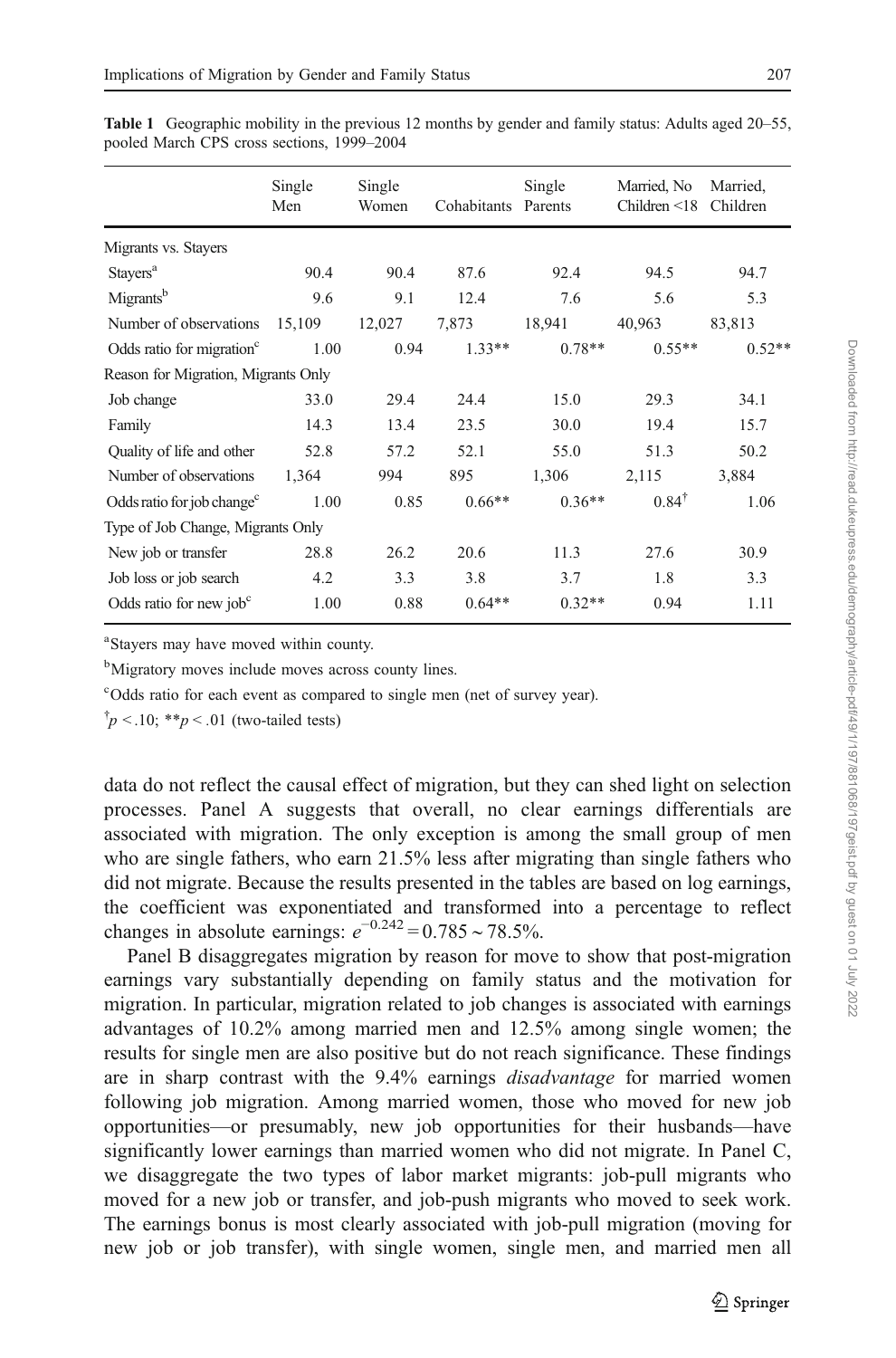|                                      | Men               |                  |           | Women     |                  |                    |
|--------------------------------------|-------------------|------------------|-----------|-----------|------------------|--------------------|
|                                      | Unmarried         | Single<br>Parent | Married   | Unmarried | Single<br>Parent | Married            |
| Panel A. All Migrants                | 0.019             | $-0.242*$        | 0.011     | 0.023     | $-0.06$          | $-0.007$           |
|                                      | (0.028)           | (0.115)          | (0.022)   | (0.038)   | (0.053)          | (0.028)            |
| Panel B. Migrants by Reason for Move |                   |                  |           |           |                  |                    |
| Job changes                          | 0.073             | $-0.451$         | $0.097**$ | $0.118*$  | $-0.335$         | $-0.099^{\dagger}$ |
|                                      | (0.046)           | (0.281)          | (0.039)   | (0.053)   | (0.282)          | (0.058)            |
| Family                               | $0.095^{\dagger}$ | 0.006            | $-0.091$  | $-0.140$  | 0.094            | $-0.026$           |
|                                      | (0.055)           | (0.158)          | (0.057)   | (0.096)   | (0.086)          | (0.051)            |
| Quality of life                      | $-0.042$          | $-0.198$         | 0.004     | 0.029     | 0.014            | 0.022              |
|                                      | (0.037)           | (0.128)          | (0.029)   | (0.051)   | (0.044)          | (0.037)            |
| Panel C. Type of Job Change          |                   |                  |           |           |                  |                    |
| New job or transfer                  | $0.106*$          | $-0.649*$        | $0.118**$ | $0.117*$  | $-0.062$         | $-0.071$           |
|                                      | (0.049)           | (0.313)          | (0.040)   | (0.054)   | (0.128)          | (0.060)            |
| Job loss or job search               | $-0.150$          | 0.279            | $-0.133$  | 0.120     | $-1.343$         | $-0.458*$          |
|                                      | (0.128)           | (0.212)          | (0.162)   | (0.189)   | (1.080)          | (0.199)            |
| Number of Observations 9,946         |                   | 1,892            | 39,235    | 7,765     | 6,638            | 31,508             |

<span id="page-11-0"></span>**Table 2** Average log weekly earnings differentials at  $t+1$  for movers vs. stayers by gender, family status, and reason for move

Notes: Robust standard errors are in parentheses. The "unmarried" category includes unmarried cohabitants and singles without children. Models include additional control variables (not shown): dummy variables for year of initial survey, years of schooling, implied age when left school, a secondorder polynomial for potential labor market experience, full-year employment, race, ethnicity, and immigration status.

<sup>†</sup> $p$  < .10; \* $p$  < .05; \*\* $p$  < .01 (two-tailed tests)

earning 11%–12% more than their peers following the move. Again, this is in striking contrast with married women and single parents, who show either significant disadvantages or no significant earnings difference following a job-related move.

The earnings differentials shown in Table 2 are important evidence of differences between migrants and nonmigrants, but they do not account for the causal impact of mobility on earnings. We next estimate fixed-effects models of the impact of moving on average weekly earnings, which allows us to isolate the average impact of mobility on individual earnings. In this two-period model, a comparison of fixedeffects estimates with uncorrected estimates from Table 2 also provides a window into the labor market performance of migrants prior to the move, which in turn sheds light on selection into migration.

The fixed-effects estimates are presented in Table [3.](#page-12-0) Overall, there are average earnings gains from migration among unmarried men, but not for other groups. The results in Panel B suggest that these earnings gains for geographically mobile singles are attributable to quality-of-life moves rather than other types of moves. The results also indicate that much of the earnings advantage or disadvantage associated with job migration shown in Table 2 is due to unobserved heterogeneity; although the pattern shown in the two tables is the same (earnings gain for men and unmarried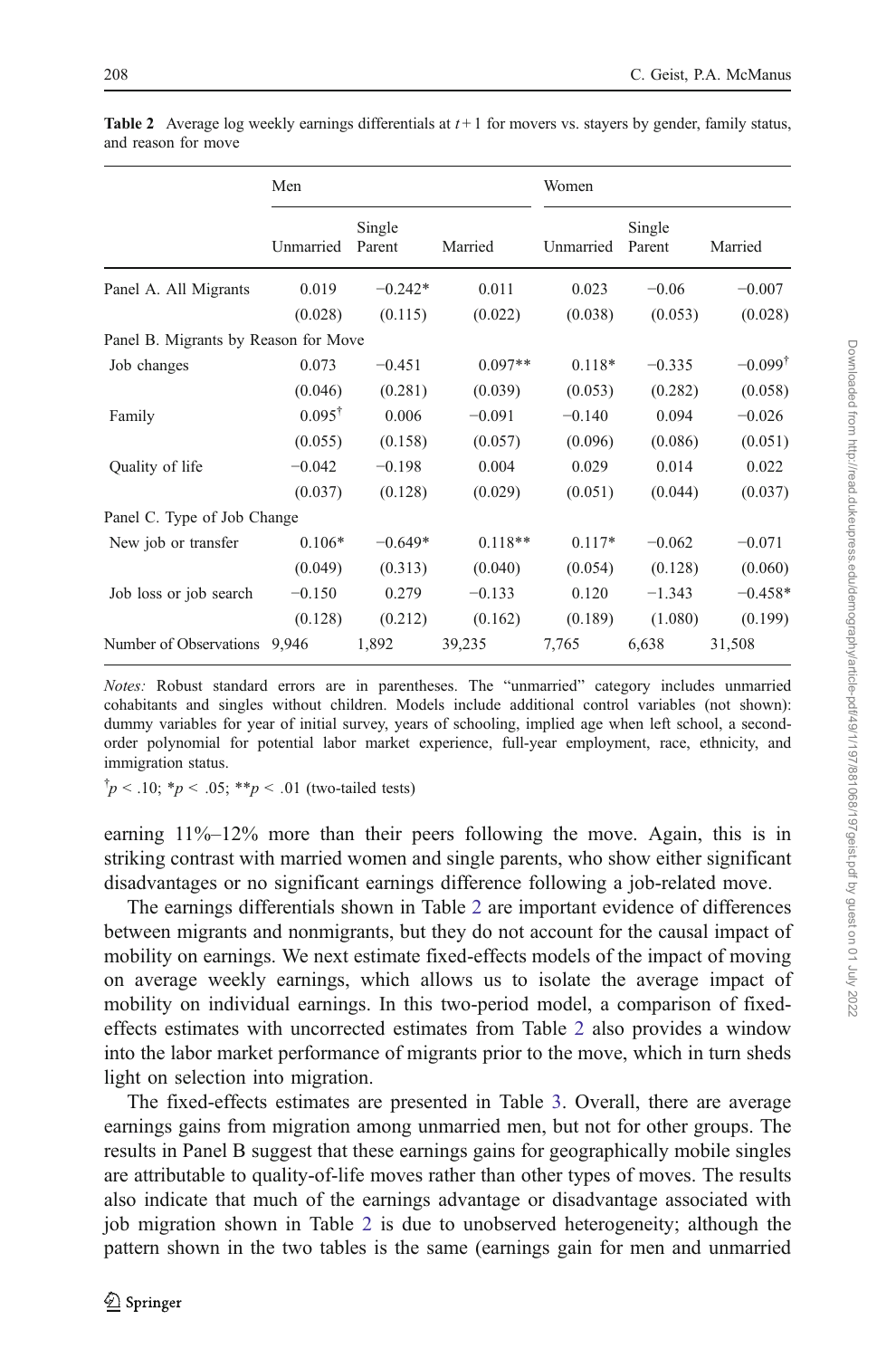| ۰,<br>$\sim$ | I<br>۰.<br>٠ |
|--------------|--------------|
|              |              |

|                                      | Men               |                       |          | Women     |                  |           |
|--------------------------------------|-------------------|-----------------------|----------|-----------|------------------|-----------|
|                                      | Unmarried         | Single<br>Parent      | Married  | Unmarried | Single<br>Parent | Married   |
| Panel A. All Migrants                | $0.102**$         | $-0.254*$             | 0.032    | 0.046     | 0.018            | $-0.027$  |
|                                      | (0.032)           | (0.121)               | (0.022)  | (0.037)   | (0.046)          | (0.027)   |
| Panel B. Migrants by Reason for Move |                   |                       |          |           |                  |           |
| Job change                           | 0.045             | $-0.455*$             | 0.024    | 0.019     | $-0.039$         | $-0.042$  |
|                                      | (0.055)           | (0.210)               | (0.035)  | (0.058)   | (0.131)          | (0.055)   |
| Family                               | 0.010             | $-0.383$              | $-0.063$ | $-0.114$  | 0.012            | $-0.144*$ |
|                                      | (0.075)           | (0.248)               | (0.061)  | (0.094)   | (0.098)          | (0.057)   |
| Quality of life                      | $0.081^{\dagger}$ | $-0.171$              | 0.019    | 0.047     | 0.002            | $-0.016$  |
|                                      | (0.042)           | (0.169)               | (0.029)  | (0.053)   | (0.053)          | (0.037)   |
| Panel C. Job Migrants                |                   |                       |          |           |                  |           |
| New job or transfer                  | 0.042             | $-0.538*$             | 0.010    | 0.013     | $-0.022$         | $-0.035$  |
|                                      | (0.057)           | (0.256)               | (0.035)  | (0.059)   | (0.097)          | (0.058)   |
| Job loss or job search               | 0.060             | $-0.191$ <sup>†</sup> | 0.173    | 0.063     | $-0.101$         | $-0.128$  |
|                                      | (0.192)           | (0.112)               | (0.151)  | (0.206)   | (0.490)          | (0.152)   |
| Number of Observations 9,946         |                   | 1,892                 | 39,235   | 7,765     | 6,638            | 31,508    |

<span id="page-12-0"></span>Table 3 Fixed-effects estimates of the impact of moving on average log weekly earnings by gender, family status, and reason for move

Notes: Robust standard errors are in parentheses. The "unmarried" category includes unmarried cohabitants and singles without children. Models include additional control variables (not shown): dummy variables for year of initial survey, change in years of schooling from t to  $t + 1$ , change in labor market experience (intercept) and squared potential labor market experience, change in full-year employment status.

 $\phi$ <sup>†</sup> $p$  < .10; \* $p$  < .05; \*\* $p$  < .01 (two-tailed tests)

women following job migration, earnings decline for single parents and married women), the results are sharply attenuated. This is a strong indicator of positive selection of married men, single men, and single women into job-pull migration.

Although the fixed-effects results are imprecise, single fathers (but not necessarily single mothers) are likely to experience earnings declines following a move. Among married women, the estimated impact of migration is also negative, but the earnings disadvantage for job-related moves is substantially smaller in the fixed-effects models than in the descriptive estimates and is no longer statistically significant. This suggests that wives in job-migrant households were investing less in their own careers than other married women prior to the move, so the move itself is not the cause of their depressed earnings. Rather, these women, most of whom likely moved for a job other than their own, have low earnings because of a series of household bargaining decisions over time that shaped their labor market outcomes. The immediate impact of job migration on married women's earnings may be minimal, but the immediate impact of family-motivated migration is substantial. Married women who report moves for family reasons see an earnings decline of 13% following the move, and although not statistically significant, the results suggest that single women who move for family reasons also see a decline in earnings.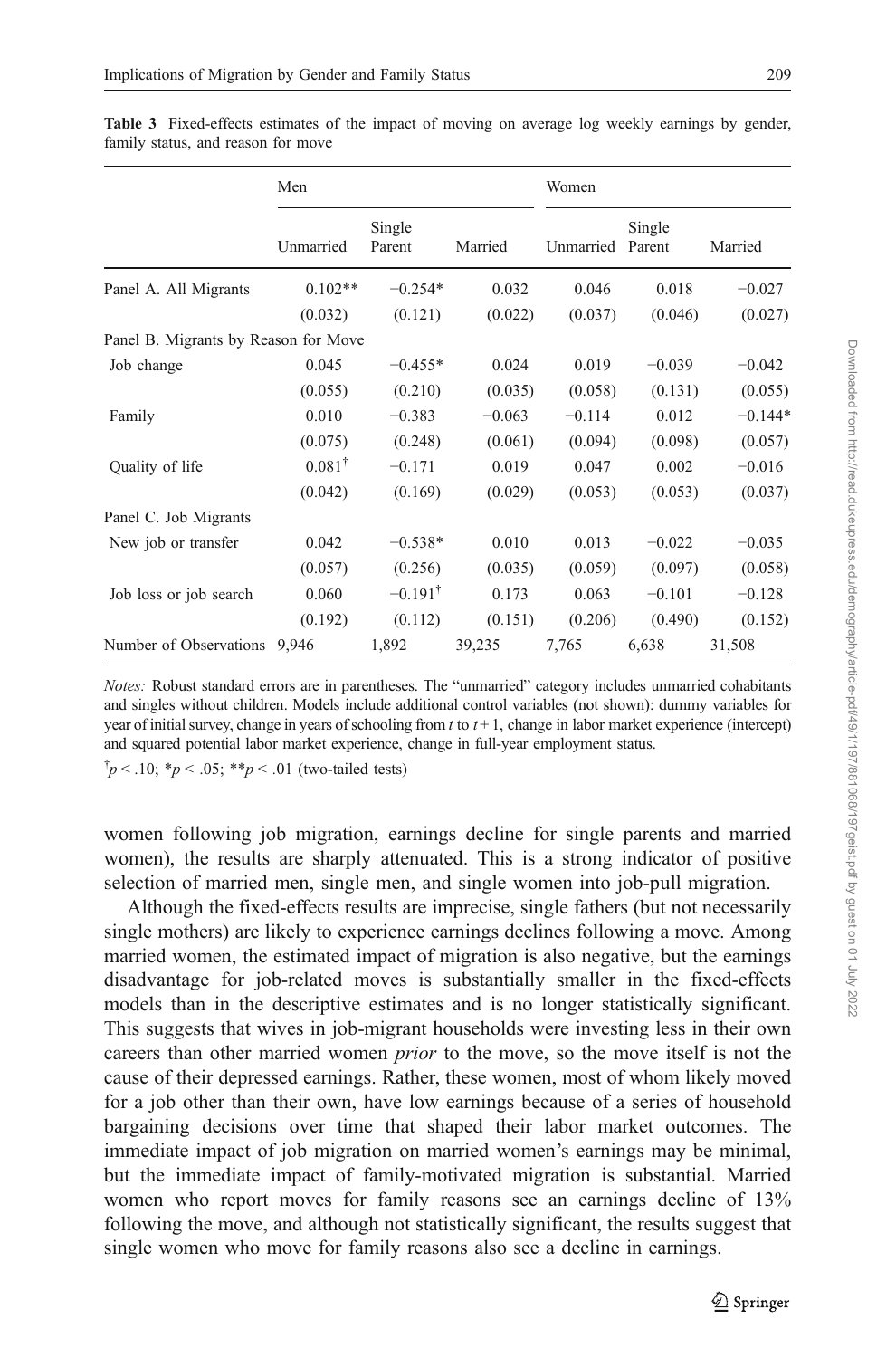## Migration and Couple's Labor Market Outcomes

The previous analyses shed light on migration and earnings outcomes in the population of individuals who are employed in two consecutive years. The question remains how migration affects not only individual earnings but also household labor supply, material well-being, and the gender division of paid labor in married couple households. Figure [1](#page-14-0) provides a first look at married couples' labor market behavior in the calendar year the couple migrated (or not) and the calendar year following the (potential) migration event. Most couples in our sample have a male breadwinner in both years, and most wives do not change their overall employment status from year to year. Figure [1](#page-14-0) shows that among migrants and nonmigrants alike, stable dualearner couples are the largest group, and the second-largest group consists of couples with a male breadwinner and a wife not in paid work in either year.

However, household employment transitions are more common among movers than among stayers. In the year following a move, women who migrate are more likely to enter or exit employment compared with women in couples that did not migrate. The difference in women's employment in migrant households is especially pronounced among married couples with children. Movers with children are most likely to have a single male breadwinner $6$  in both periods, and mothers who migrate are most likely to exit employment in the year following the move. The difference in gender specialization in families with children is noteworthy. In the year after a move, only 60% of mothers in migrant households are in the workforce, compared with three-quarters of mothers in nonmigrant households. Perhaps it is not surprising given the challenges of coordinating careers in the dual-earner household, but migration appears to promote gender specialization.

The next set of analyses addresses income and work outcomes for married couple–headed households. First we ask whether geographic mobility is associated with short-term material gains to couple-headed households. We then consider the effect of geographic mobility on the gender division of paid work hours and on earnings equality within the household.

Table [4](#page-14-0) shows fixed-effects regression estimates for the change in couples' material well-being following different types of moves. The first column shows the effect of migration on total annual job earnings from both wife and husband. The second column shows the effect on total household income, including income from government transfers, child support and alimony, dividends and interest, and job earnings.<sup>7</sup> The third column shows total household income adjusted for household size.

These results show that job migration has a substantial effect on annual household earnings and income. Married couples who move for a job change realize an average gain of about 9% in labor income, with slightly smaller gains to household total income and adjusted household income. Labor income increased by a healthy 6.5% in households that moved in response to a job transfer or a new job offer. Even larger

<sup>&</sup>lt;sup>6</sup> For this figure, we focus on the employment of wives with a breadwinner husband who is employed fulltime in both years; the "other" category includes couples in which the husband is not employed or is working part-time in either or both years.

 $<sup>7</sup>$  The sample size decreases because we dropped a small number of households with positive labor income</sup> but negative household income in either period.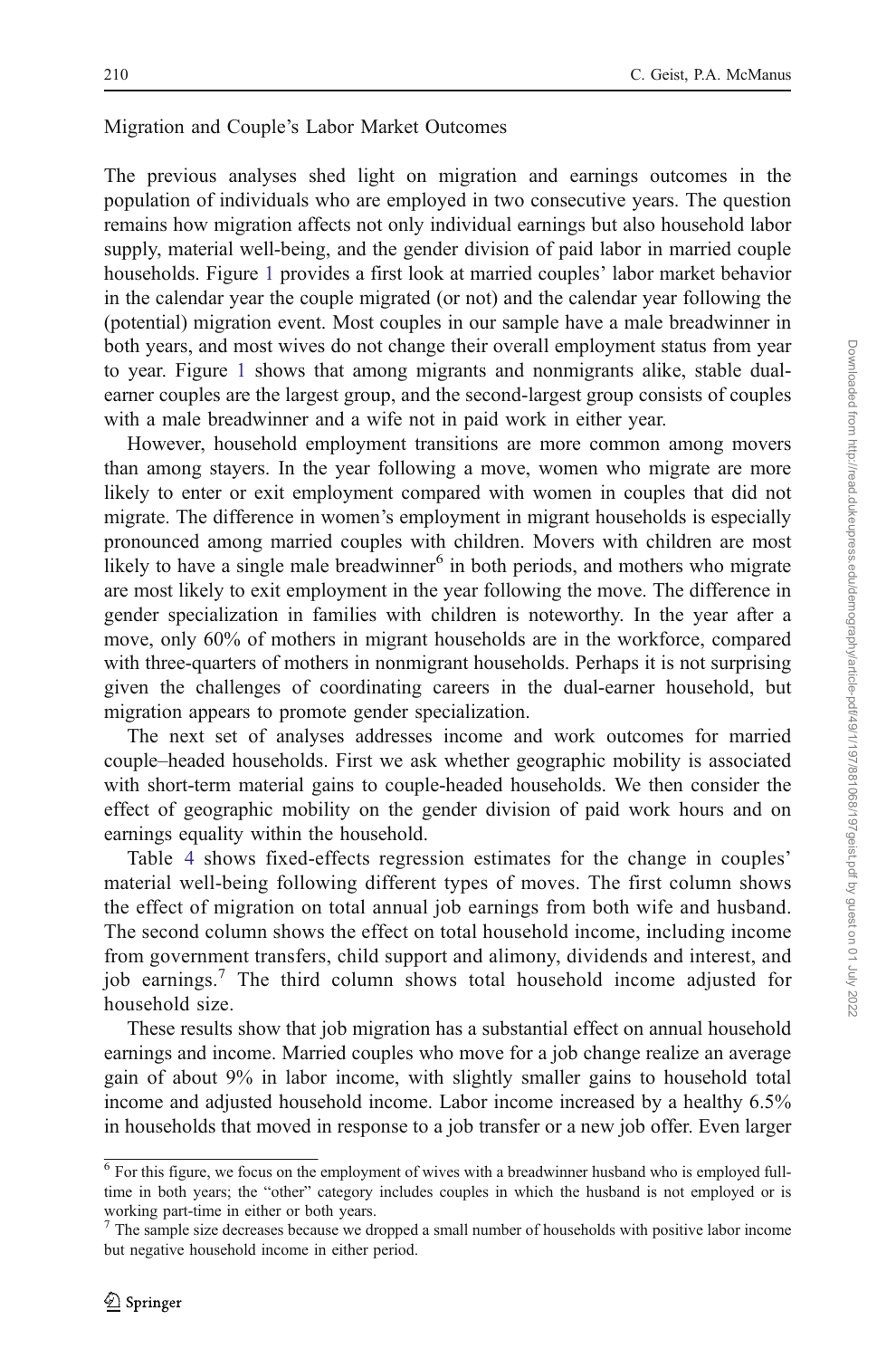<span id="page-14-0"></span>

Fig. 1 Year-to-year transitions in couples' employment status

earnings gains accrued to those who migrated following job loss or to search for a job, presumably because household labor supply increased in the post-migration household. This would be the case, for example, if the move were motivated by a layoff or a plant closing that resulted in unusually low pre-migration earnings. Household income gains for job-pull and especially job-push migrants are somewhat

|                        | Combined Labor<br>Income | Total Household<br>Income | Adjusted Household<br>Income |
|------------------------|--------------------------|---------------------------|------------------------------|
| Job Change             | $0.086*$                 | $0.075*$                  | $0.065*$                     |
|                        | (0.036)                  | (0.032)                   | (0.032)                      |
| Family                 | $-0.058$                 | $-0.069$                  | $-0.081$                     |
|                        | (0.053)                  | (0.050)                   | (0.049)                      |
| Quality of Life        | 0.003                    | $-0.009$                  | $-0.022$                     |
|                        | (0.025)                  | (0.026)                   | (0.025)                      |
| Type of Job Change     |                          |                           |                              |
| New job or transfer    | $0.063^{\dagger}$        | $0.060^{\dagger}$         | 0.049                        |
|                        | (0.035)                  | (0.034)                   | (0.033)                      |
| Job loss or job search | $0.341*$                 | $0.236*$                  | 0.247                        |
|                        | (0.168)                  | (0.097)                   | (0.097)                      |
| Number of Observations | 40,461                   | 40,433                    | 40,433                       |

Table 4 Fixed-effects estimates of the impact of geographical mobility on log annual household income

Notes: Robust standard errors are in parentheses. Models include additional control variables (not shown): dummy variables for year of initial survey, and for each spouse, changes from t to  $t+1$  in years of schooling, employment status, and squared potential labor market experience.

 $\phi$ <sup>+</sup> $p$  < .10; \* $p$  < .05; \*\* $p$  < .01 (two-tailed tests)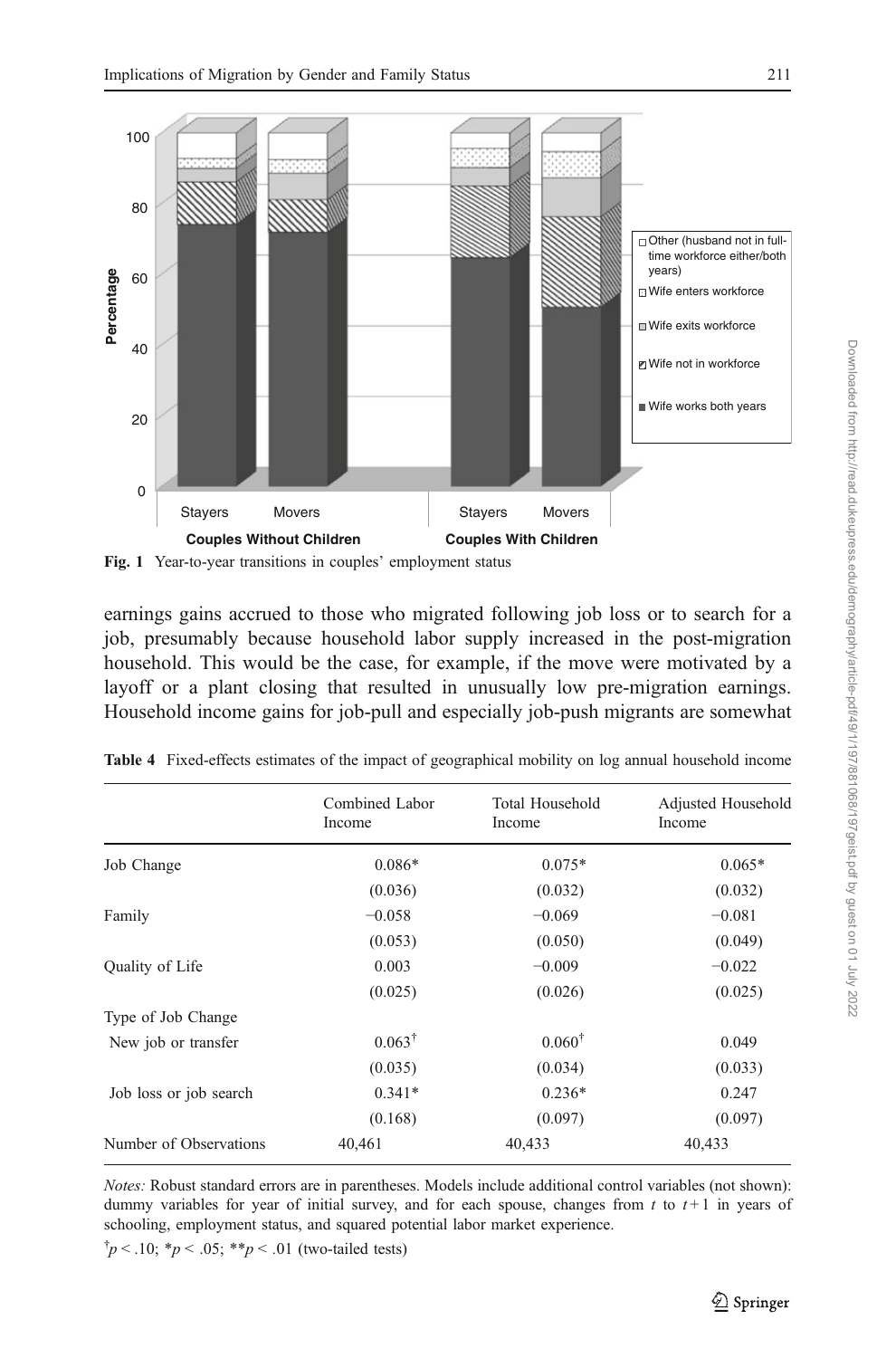attenuated after all sources of income and household size are taken into account. Couples who moved for family reasons seem to experience a reduction in adjusted household income, perhaps due to the combination of lowered labor supply and family growth, but the declines are not statistically significant in these analyses.

How does moving affect the household division of labor? Table [5](#page-16-0) shows results from the fixed-effects analysis of gender specialization in the household. The first two columns indicate that for all couples, women's share of married couples' combined labor income and labor supply is modestly shaped by migratory moves, toward increasing household specialization. Family-related moves reduce women's share of household labor income by 3 percentage points, and job-pull migration is associated with a 2 percentage point decline in wives' share of household labor supply, but most moves—those that we classified as "quality-of-life moves—have only a negligible effect on specialization. Surprisingly, when we distinguish between secondary-earner and dual-breadwinner households, we find that quality-of-life moves reduce household specialization. These moves are associated with an *increase* in wives' share of earnings and work hours if the wife was a secondary earner, but a reduction in women's contributions to post-migration household income and labor supply in dual-breadwinner households.

We also find that job-related moves appear to have little impact on couples in which the wife is the secondary earner, but job-pull migration appears to increase specialization by reducing the share of women's labor supply in dual-breadwinner households.

In columns 7 and 8, we crosslink between earnings and labor supply: women who are equal participants with their husbands in the workforce in terms of their labor supply do not see a decline in their earnings share following a job-related move. Instead, earnings specialization takes place primarily among wives who work fewer hours than their husbands. Among these women, who typically work a part-time schedule, post-migration earnings contributions decline by 2.9 percentage points.

To better understand the link between moving and household division of labor, we examine women's pre-move contributions to the household as a predictor of household specialization after the move. Table [6](#page-17-0) shows results from a fixed-effects logistic regression that estimates the probability that an employed married woman will reduce her labor supply, either from full-time to part-time or from part-time to workforce exit, in the year following a migratory move. For all households combined, we find that moves for a new job are linked to labor supply reductions, a result that is entirely consistent with tied-mover theory. However, we also find that moves due to a job loss are associated with lower odds of labor supply reduction. The remainder of the table shows disparities in women's outcomes depending on the strength of their breadwinner role prior to the move. In secondary-earner households, women who move for new jobs have about twice the odds of reducing their labor supply, and secondary earners who move for family reasons are also significantly more likely than those who do not migrate to reduce their labor supply. In contrast, married women in equal-breadwinner households are not more likely to reduce their labor supply following a migratory move, regardless of reason.<sup>8</sup> Again, these results affirm the importance of women's breadwinner roles in mobility decisions and household outcomes.

<sup>8</sup> There were not enough job loss–related moves for dual-earner households to allow us to estimate an effect.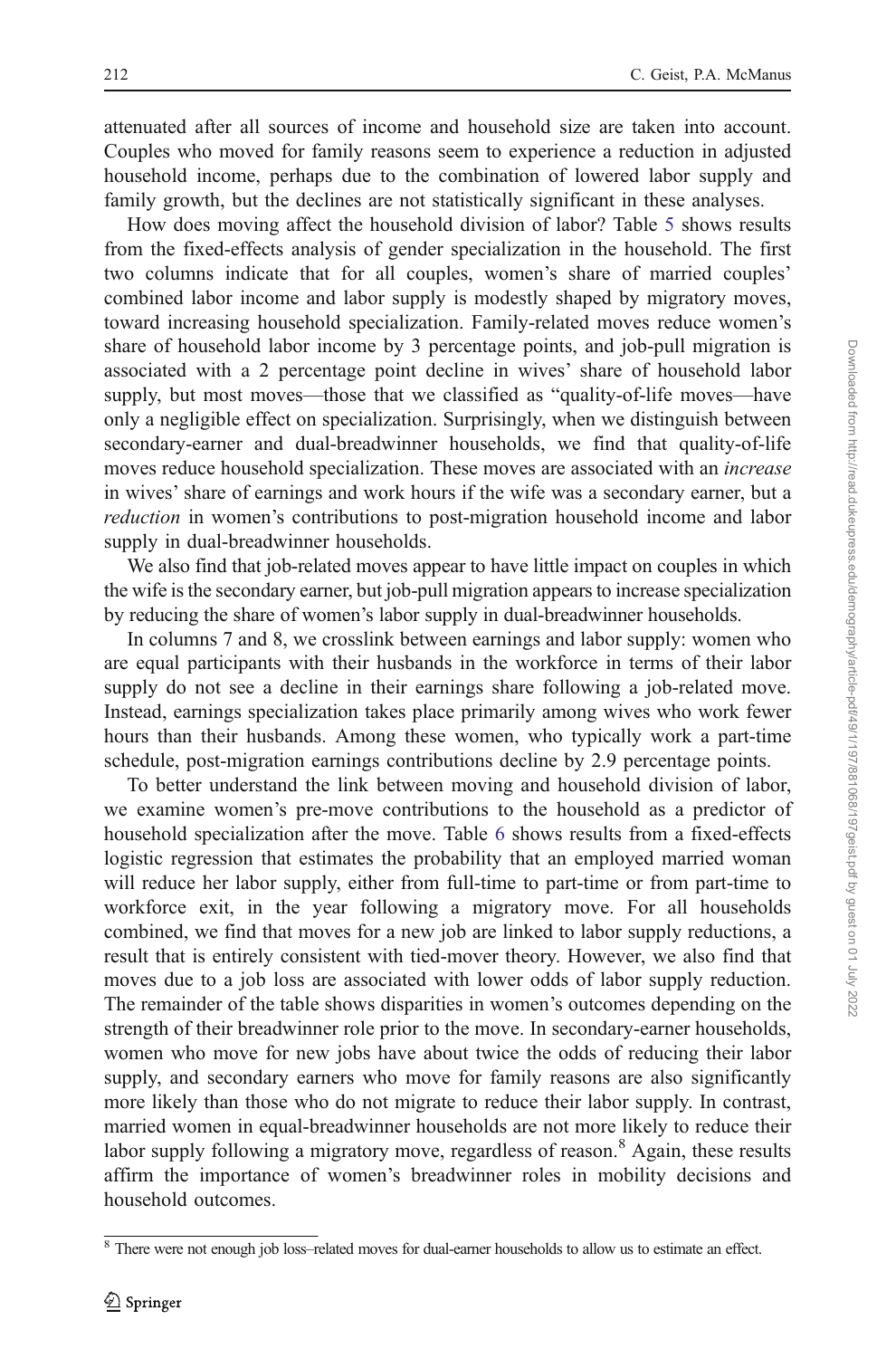<span id="page-16-0"></span>

|                        | Change in Wife's<br>All Couples:<br>of $\cdot$ .<br>Share |                    | Change in Wife's Share of<br>Couples With Wife's<br>Contribution $\langle 40^\circ \rangle$ <sub>6</sub> : |                 | 60%: Wife's Share of<br>Couples With Wife's<br>Contribution $\geq 40\%$ |                    | Change in Wife's Share of<br>Earnings if Share of Initial<br>Work Hours Is. |                             |
|------------------------|-----------------------------------------------------------|--------------------|------------------------------------------------------------------------------------------------------------|-----------------|-------------------------------------------------------------------------|--------------------|-----------------------------------------------------------------------------|-----------------------------|
|                        | Earnings                                                  | Work Hours         | Earnings                                                                                                   | Work Hours      | Earnings                                                                | Work Hours         | Less Than<br>40%                                                            | Between 40%<br>and $< 60\%$ |
| Job Change             | $-0.025^{\dagger}$                                        | $-0.018$           | $-0.008$                                                                                                   | $-0.013$        | $-0.051$                                                                | $-0.037$           | $-0.029$ <sup>†</sup>                                                       | $-0.010$                    |
|                        | (0.014)                                                   | (0.012)            | (0.012)                                                                                                    | (0.013)         | (0.038)                                                                 | (0.022)            | (0.016)                                                                     | (0.027)                     |
| Family                 | $-0.032$ <sup>†</sup>                                     | $-0.012$           | $-0.007$                                                                                                   | $-0.010$        | $-0.037$                                                                | $-0.009$           | $-0.010$                                                                    | $-0.043$                    |
|                        | (0.018)                                                   | (0.014)            | (0.017)                                                                                                    | (0.019)         | (0.037)                                                                 | (0.020)            | (0.018)                                                                     | (0.027)                     |
| Quality of Life        | $-0.006$                                                  | $-0.009$           | $0.030*$                                                                                                   | $0.030^\dagger$ | $-0.056**$                                                              | $-0.028**$         | $0.034^{\dagger}$                                                           | $-0.027*$                   |
|                        | (0.012)                                                   | (0.011)            | (0.013)                                                                                                    | (0.018)         | (0.020)                                                                 | (0.010)            | (0.019)                                                                     | (0.013)                     |
| Type of Job Change     |                                                           |                    |                                                                                                            |                 |                                                                         |                    |                                                                             |                             |
| New job or transfer    | $-0.018$                                                  | $-0.022^{\dagger}$ | $-0.007$                                                                                                   | $-0.019$        | $-0.057$                                                                | $-0.040^{\dagger}$ | $-0.017$                                                                    | $-0.013$                    |
|                        | (0.014)                                                   | (0.012)            | (0.012)                                                                                                    | (0.013)         | (0.042)                                                                 | (0.022)            | (0.014)                                                                     | (0.027)                     |
| Job loss or job search | $-0.105$                                                  | 0.031              | $-0.023$                                                                                                   | 0.045           | 0.001                                                                   | 0.000              | $-0.143$ <sup>†</sup>                                                       | 0.035                       |
|                        | (0.069)                                                   | (0.043)            | (0.059)                                                                                                    | (0.044)         | (0.044)                                                                 | (0.068)            | (0.077)                                                                     | (0.129)                     |
| Number of Observations | 40,461                                                    | 40,461             | 25,382                                                                                                     | 17,331          | 10,314                                                                  | 20,512             | 17,331                                                                      | 20,512                      |

shown); dummy variables for year of initial survey, change in years of schooling from  $t$  to  $t + 1$ , change in squared potential labor market experience, change in spouse's years of shown): dummy variables for year of initial survey, change in years of schooling from t to t + 1, change in squared potential labor market experience, change in spouse's years of schooling, change in spouse's squared potential labor market experience. schooling, change in spouse's squared potential labor market experience.

Downloaded from http://read.dukeupress.edu/demography/article-pdf/49/1/197/881068/197geist.pdf by guest on 01 July 2022

Downloaded from http://read.dukeupress.edu/demography/article-pdf/49/1/197/881068/197geist.pdf by guest on 01 July 2022

 $p < 10;$  \* $p < .05;$  \*\* $p < .01$  (two-tailed tests)

†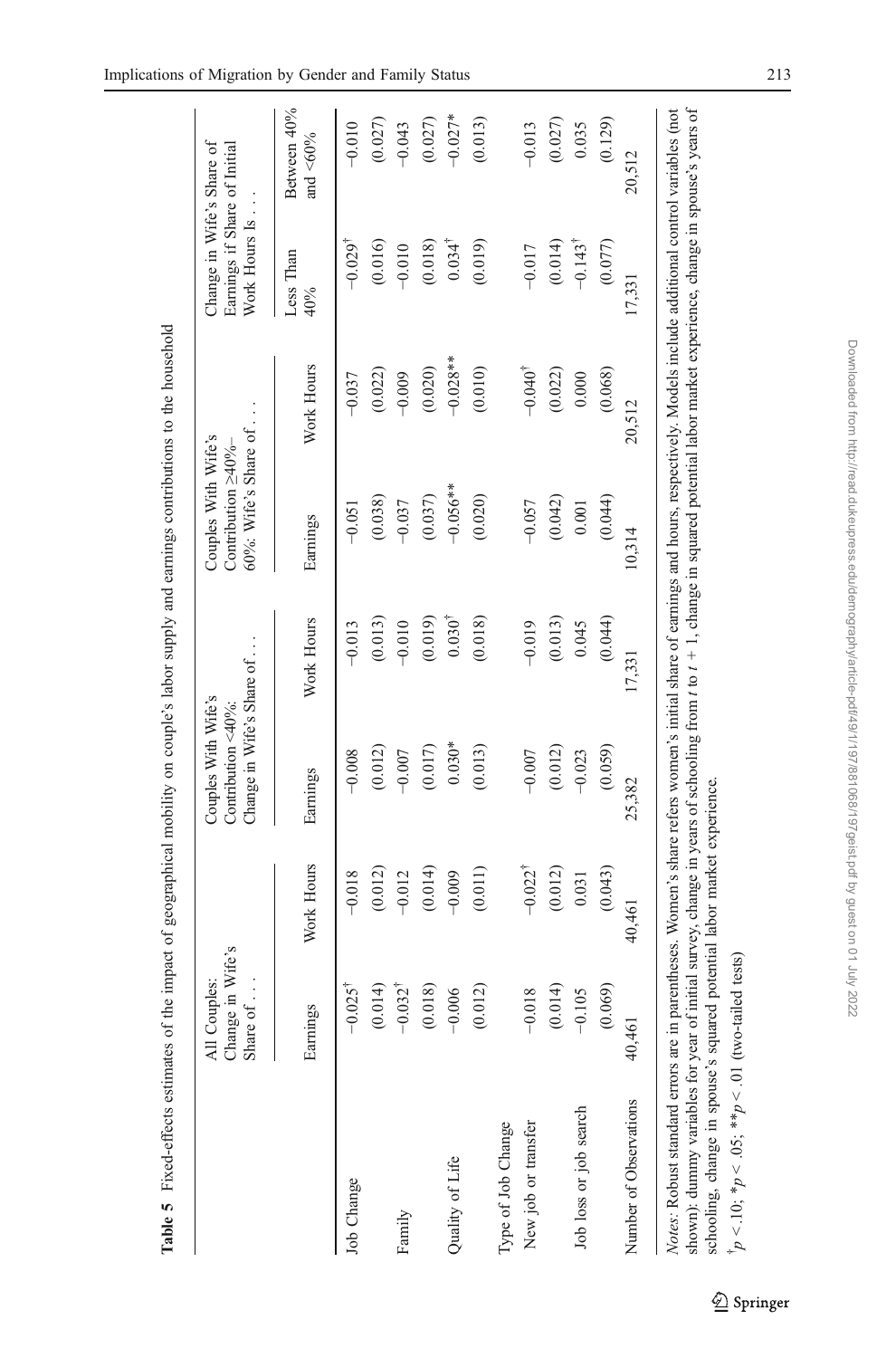|                        | All Households    | Wife's Share of Household<br>Labor Income $\leq 40\%$ | Wife's Share of Household<br>Labor Income $40\% - 60\%$ |
|------------------------|-------------------|-------------------------------------------------------|---------------------------------------------------------|
| Job Change             | 1.303             | $1.611*$                                              | 1.337                                                   |
|                        | (0.290)           | (0.387)                                               | (0.772)                                                 |
| Family                 | 1.864             | $2.093^{\dagger}$                                     | 2.568                                                   |
|                        | (0.746)           | (0.924)                                               | (2.919)                                                 |
| Quality of Life        | $1.360^{\dagger}$ | 1.337                                                 | 0.973                                                   |
|                        | (0.248)           | (0.264)                                               | (0.587)                                                 |
| Job Change Type        |                   |                                                       |                                                         |
| New job or transfer    | $1.642*$          | $1.908**$                                             | 1.697                                                   |
|                        | (0.374)           | (0.458)                                               | (1.056)                                                 |
| Job loss or job search | $0.127*$          | $0.115^{\dagger}$                                     |                                                         |
|                        | (0.111)           | (0.139)                                               |                                                         |
| Number of Observations | 7,570             | 5,755                                                 | 1,174                                                   |

<span id="page-17-0"></span>Table 6 Odds ratios for the fixed-effects estimates of the probability that a wife will exit the workforce or reduce from full-time to part-time work following a migratory move

Notes: Robust standard errors are in parentheses. Models include additional control variables (not shown): dummy variables for year of initial survey, change in years of schooling from t to  $t + 1$ , change in squared potential labor market experience, change in spouse's years of schooling, change in spouse's squared potential labor market experience.

 $\phi$  < .10; \*p < .05; \*\*p < .01 (two-tailed tests)

# Summary and Conclusions

Although research findings on the labor market outcomes of migration generally support a human capital model in which migration is motivated by a job search, our study shows that most people who move do so primarily for quality-of-life reasons, family reasons, and other reasons aside from job changes. This article makes several contributions to the literature.

First, our comparisons of post-migration earnings among migrants and nonmigrants based on cross-sectional and matched CPS data show that the impact of migration depends on the reason for move. Our findings are an important extension of theoretical models of mobility that infer the reason for move from the post-migration outcome. We find compelling evidence that gender as well as family status shape both the postmigration labor market outcomes and the processes leading to the migration decision. Overall, we find some evidence of upward mobility among single women, single men, and married men following job migration, but much of the observed earnings gains are due to positive selection into migration. Among married women and single parents, post-migration earnings are either stagnant or in decline.

Second, we illustrate how different types of migration are linked to the internal household economy. We find that quality-of-life moves reduce household specialization, as wives' share of earnings and work hours increase for secondary earners, but *decrease* in dual-breadwinner households. At the household level, labor market migration is associated with gains to total earnings and income, as predicted by human capital theories of migration. Wives who work fewer hours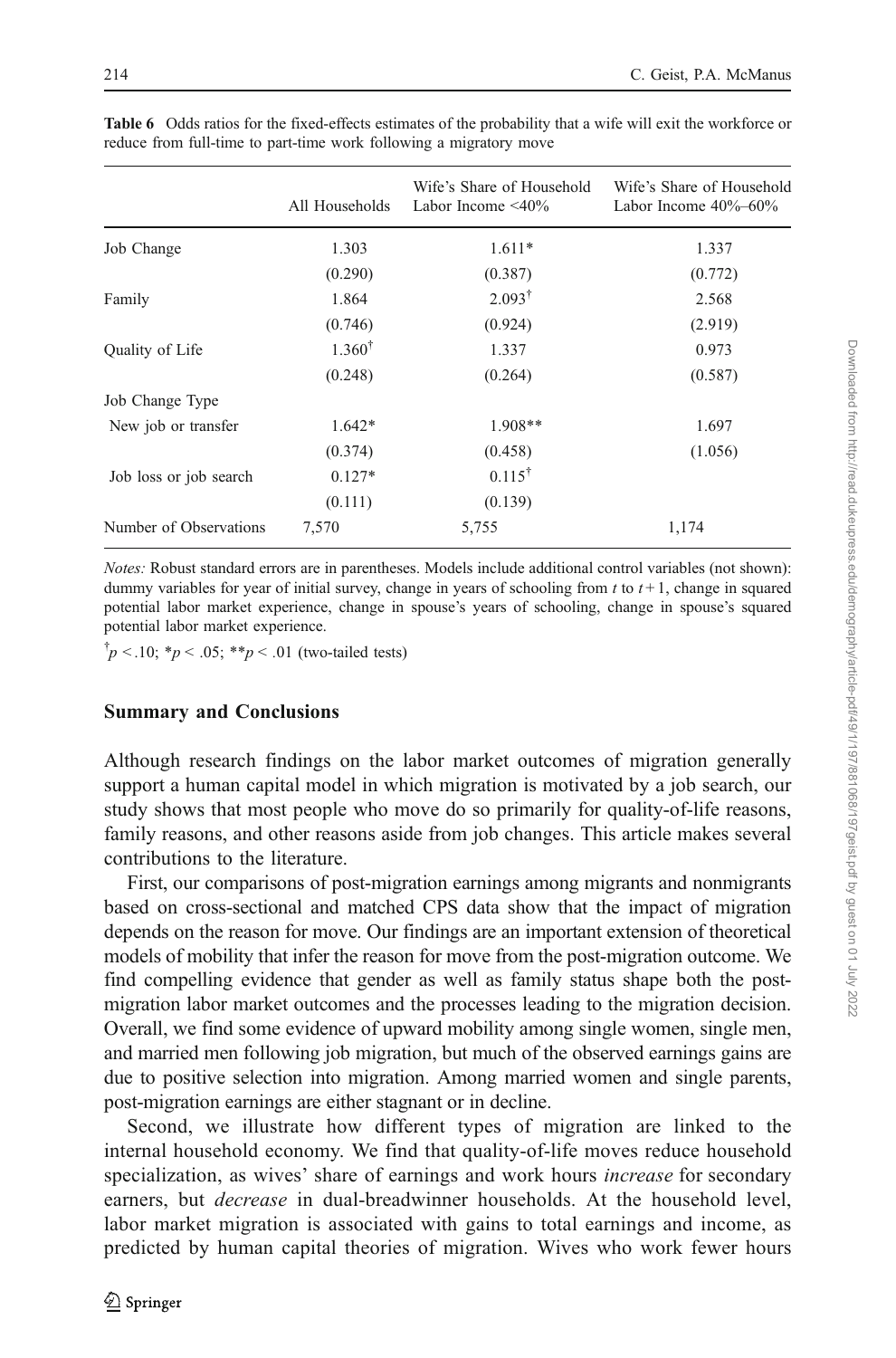than their spouses see their post-migration earnings contributions decline significantly.

Our results indicate that women who were secondary earners were more likely to reduce their labor supply following a job- or family-related move, whereas wives who shared equally in the internal economy are no different than nonmovers in their commitment to the labor force following a move. This clearly suggests that women whose participation is secondary to their husbands' are at risk of becoming tied movers and may see their breadwinner role further eroded by moves motivated by husbands' job opportunities.

This article underlines that knowledge about migration motivation is helpful in understanding post-migration outcomes. Our finding that migration for quality-oflife reasons may reduce household specialization calls for further research on this type of type of geographic mobility. We also show that while gender may not matter in the impact of mobility among singles, there are clear differences between married men and women. Job-centered mobility (as well as family migration) may be polarizing for married women's economic standing. Those who are not equal participants in the household economy face the risk of being pushed out of the labor market following a move, while women who are relative equals seem to maintain their participation and avoid being tied movers and the negative consequences associated with this status. At the same time, we see no evidence that men become tied movers in equal-breadwinner households.

Our results provide both support and new challenges for existing theories of migration. Our findings on job-motivated migration are largely in line with human capital perspectives on migration. Tellingly, the evidence suggests that in coupleheaded households, job-motivated migration is oriented around the husband's career. A limitation of the data used in this study is that couples who migrate together are assumed to share the same primary motivation; and if couples move for a job-related reason, we do not have information on *whose* job motivated the move. Although information about reason for move was collected after a move took place, our findings do not suggest that respondents state their motivation contingent on the post-move outcomes. If that were the case, we would expect much stronger positive effects of employment-motivated moves. Nevertheless, data on mobility intentions would be extremely useful, especially because it would allow more extensive testing of tied-mover theory by identifying tied stayers. In general, an ideal measure of relocation motivation would allow each partner to specify a primary reason for the move; it would include detailed information for job-related moves on whether the coupled moved for his job, her job, or the jobs of both partners; and it would also capture information on secondary reason(s) for the move. Additional information on possible secondary motivations for relocation would also be very helpful in understanding the complexity of these decisions. Detailed information such as this would advance research on tied-mover effects in migration. It would also contribute more generally to research on gender negotiations in couple-headed households. Because these ideal measures are not available, we argue that capturing the main reason for move is a substantial improvement over inferring migration motivation based on distance moved and post-relocation outcomes.

We demonstrate that only a proportion of long-distance moves are primarily motivated by new jobs or job searches; these moves occur for a variety of reasons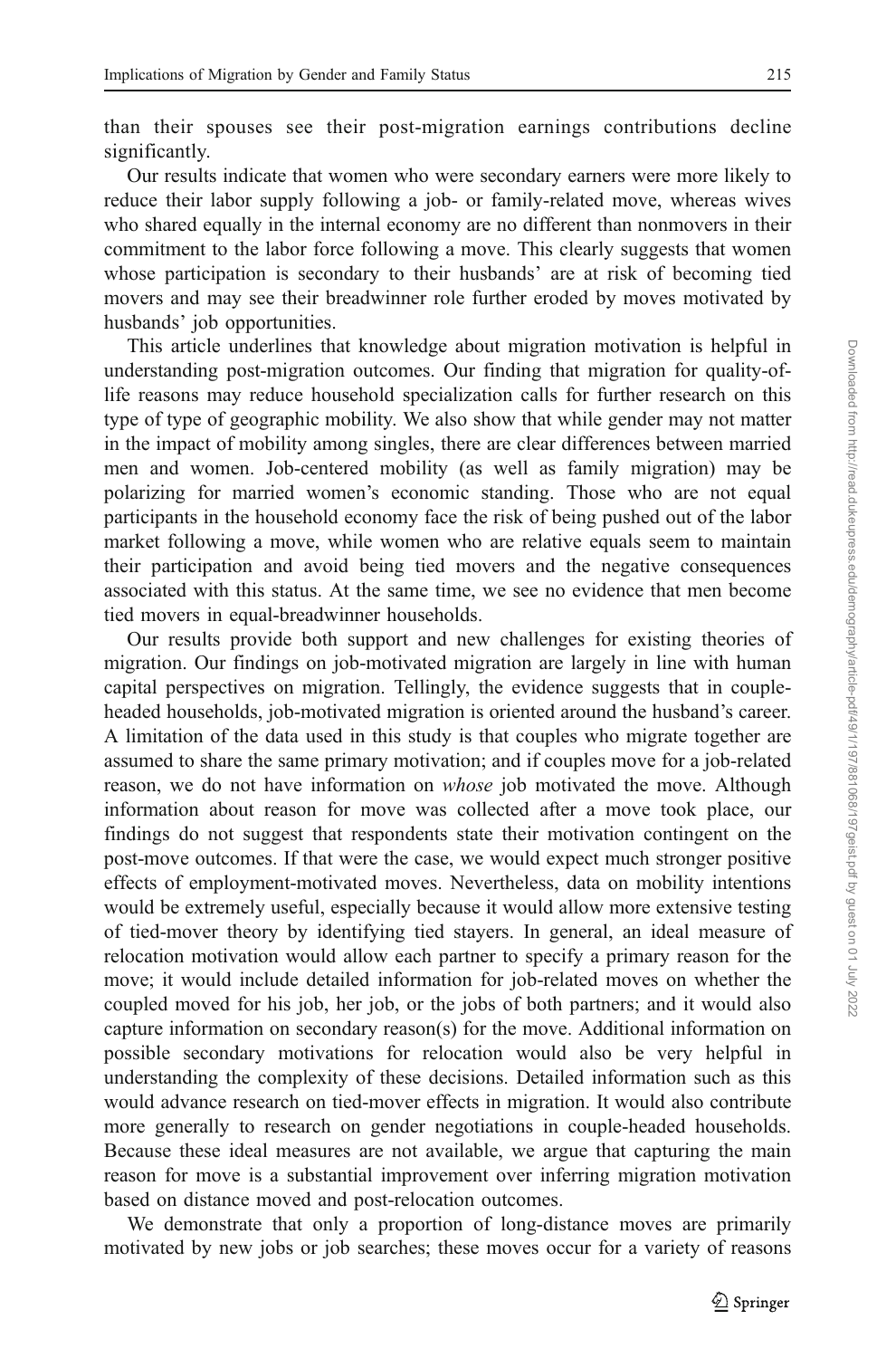<span id="page-19-0"></span>that have primarily been associated with residential mobility. Although rational choice–based theories may allow for a vague "utility" term in addition to earnings in the modeling of mobility decision, our results point to a feasible improvement in more specific models of mobility and migration. Integrating a life-course perspective will allow researchers to achieve a better understanding of a broader range of moves, as integrating preference sets with respect to climate and other factors into empirical analyses is nearly impossible because of data limitations.

Our finding that job-motivated moves are associated with earnings losses for single fathers and that family-related moves have a negative impact on married women's earnings implies that a broader notion of what constitutes a "tied mover" is necessary. Needs of children as well as families constrain moves and should be addressed more explicitly in future research. The outcomes of migration remain very different for men and women, but extending the scope of what factors could constrain households in their mobility decisions is very important to understand the mobility behavior of family forms other than married-couple households.

Our study further underlines the importance of taking into account the internal household economy. Our finding that migration increases the specialization of households in which the female partner is the secondary breadwinner, but does not affect equal-breadwinner households, suggests a threshold model of tied moving. Women who are secondary earners before a move are likely to become tied movers. However, as women's economic contributions become increasingly central to household economies, we expect to see fewer negative consequences of migration for women.

Acknowledgments Previous versions of the article were presented at the annual meeting of the Population Association of America, the Workshop in Politics, Economy and Culture at Indiana University, and the MZES Colloquium at the University of Mannheim.

## References

- Baldridge, D. C., Eddleston, K. A., & Veiga, J. F. (2006). Saying "no" to being uprooted: The impact of family and gender on willingness to relocate. Journal of Occupational and Organizational Psychology, 79, 131–149.
- Becker, G. (1973). A theory of marriage: Part I. Journal of Political Economy, 81, 813–846.
- Becker, G. (1974). A theory of marriage: Part II. Journal of Political Economy, 82(2), S11–S26.
- Bielby, D. D., & Bielby, W. T. (1992). I will follow him: Family ties, gender role beliefs and reluctance to relocate for a better job. American Journal of Sociology, 97, 1241–1267.

Bird, G. A., & Bird, G. W. (1985). Determinants of mobility in two-earner families: Does the wife's income count. Journal of Marriage and the Family, 47, 753–758.

Blau, P. M., & Duncan, O. D. (1967). The American occupational structure. New York: John Wiley & Sons.

- Boyle, P., Cooke, T., Halfacree, K., & Smith, D. (2003). The effect of long-distance family migration and motherhood on partnered women's labour-market activity rates in Great Britain and the USA. Environment and Planning A, 35, 2097–2114.
- Büchel, F. (2000). Tied movers, tied stayers: The higher risk of overeducation among married women in West Germany. In S. Gustafsson & D. Meulder (Eds.), Gender and the market (pp. 133–146). London, UK: Macmillan.
- Büchel, F., & van Ham, M. (2003). Overeducation, regional labor markets, and spatial flexibility. *Journal* of Urban Economics, 53, 482–493.
- Clark, W. A. V., & Withers, S. D. (2002). Disentangling the interaction of migration, mobility, and laborforce participation. Environment and Planning A, 34, 923–945.